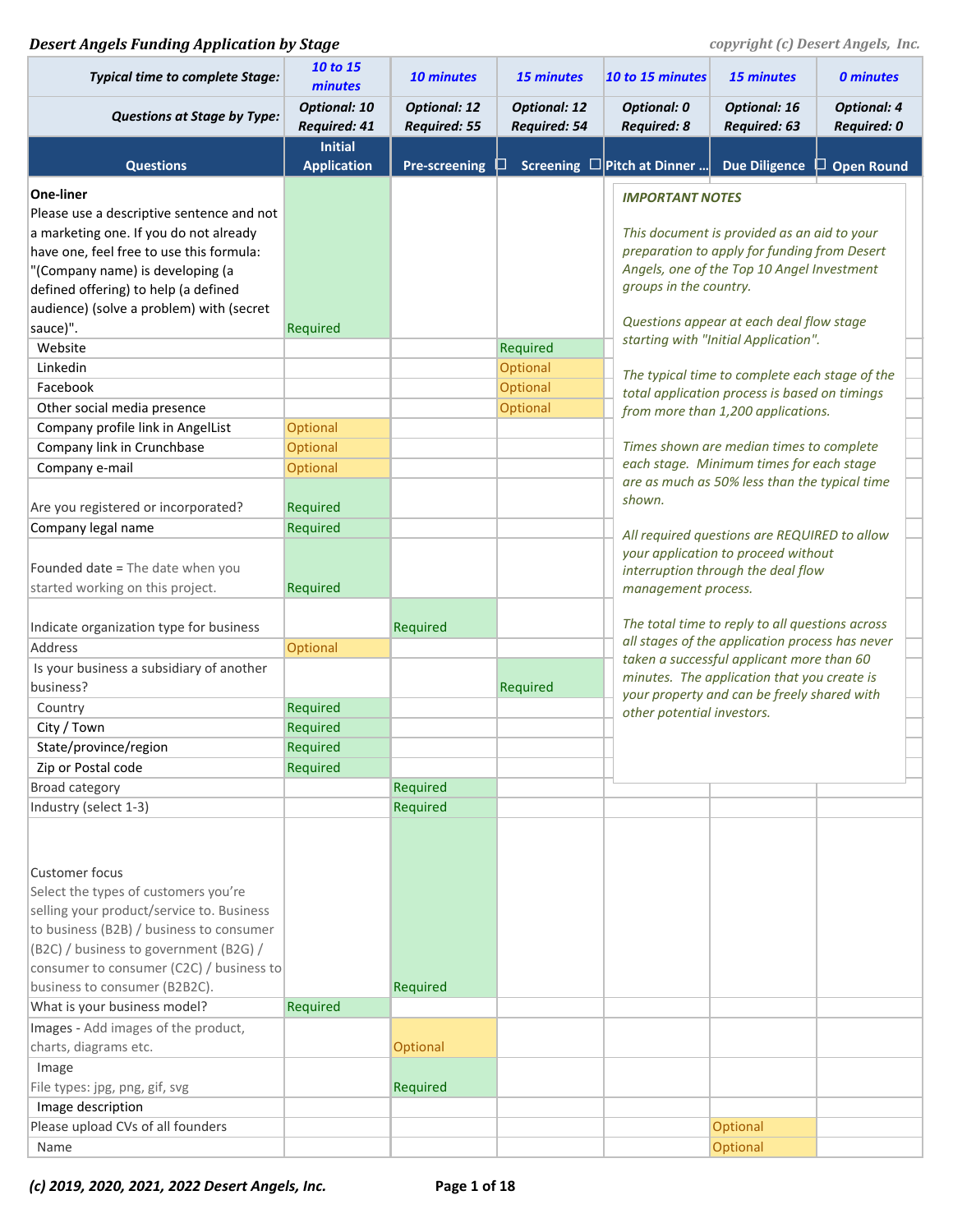| <b>Typical time to complete Stage:</b>                          | 10 to 15<br>minutes                  | 10 minutes                                 | <b>15 minutes</b>                   | 10 to 15 minutes                         | <b>15 minutes</b>                   | <b>0 minutes</b>                  |
|-----------------------------------------------------------------|--------------------------------------|--------------------------------------------|-------------------------------------|------------------------------------------|-------------------------------------|-----------------------------------|
| <b>Questions at Stage by Type:</b>                              | <b>Optional: 10</b><br>Required: 41  | <b>Optional: 12</b><br><b>Required: 55</b> | <b>Optional: 12</b><br>Required: 54 | <b>Optional: 0</b><br><b>Required: 8</b> | <b>Optional: 16</b><br>Required: 63 | <b>Optional: 4</b><br>Required: 0 |
| <b>Questions</b>                                                | <b>Initial</b><br><b>Application</b> | <b>Pre-screening</b>                       |                                     | Screening $\square$ Pitch at Dinner      | <b>Due Diligence</b>                | $\Box$ Open Round                 |
| <b>CV</b>                                                       |                                      |                                            |                                     |                                          | Optional                            |                                   |
| Please upload CVs of management team                            |                                      |                                            |                                     |                                          |                                     |                                   |
| members                                                         |                                      |                                            |                                     |                                          | <b>Required</b>                     |                                   |
| Name                                                            |                                      |                                            |                                     |                                          | Optional                            |                                   |
| CV                                                              |                                      |                                            |                                     |                                          | Optional                            |                                   |
|                                                                 |                                      |                                            |                                     |                                          |                                     |                                   |
| How many full-time equivalent employees                         |                                      |                                            |                                     |                                          |                                     |                                   |
| does the company currently have on                              |                                      |                                            |                                     |                                          |                                     |                                   |
| payroll, including                                              |                                      |                                            |                                     |                                          |                                     |                                   |
| founders? Please enter a number.                                |                                      |                                            |                                     |                                          | Required                            |                                   |
|                                                                 |                                      |                                            |                                     |                                          |                                     |                                   |
|                                                                 |                                      |                                            |                                     |                                          |                                     |                                   |
| Please compare the number of full-time                          |                                      |                                            |                                     |                                          |                                     |                                   |
| equivalent positions the company will                           |                                      |                                            |                                     |                                          |                                     |                                   |
| employ before and after using funds from                        |                                      |                                            |                                     |                                          |                                     |                                   |
| this raise designated for hiring. (Please                       |                                      |                                            |                                     |                                          |                                     |                                   |
| round to one decimal place.) Indicate CxO                       |                                      |                                            |                                     |                                          |                                     |                                   |
| pay & benefits BEFORE and AFTER the                             |                                      |                                            |                                     |                                          |                                     |                                   |
| raise and non-CxO pay & benefits BEFORE<br>and AFTER the raise. |                                      |                                            | Required                            |                                          |                                     |                                   |
|                                                                 |                                      |                                            |                                     |                                          |                                     |                                   |
| What percentage of equity is reserved for                       |                                      |                                            |                                     |                                          |                                     |                                   |
| the employee incentive option pool?                             |                                      |                                            |                                     |                                          | Required                            |                                   |
| What is the employee option pool vesting                        |                                      |                                            |                                     |                                          |                                     |                                   |
| schedule?                                                       |                                      |                                            |                                     |                                          | Required                            |                                   |
| Does your company have a female                                 |                                      |                                            |                                     |                                          |                                     |                                   |
| founder/co-founder/CEO?                                         |                                      | Required                                   |                                     |                                          |                                     |                                   |
| Are there any family relationships among                        |                                      |                                            |                                     |                                          |                                     |                                   |
| the founders, board members and/or                              |                                      |                                            |                                     |                                          |                                     |                                   |
| managers?                                                       |                                      | Required                                   |                                     |                                          |                                     |                                   |
|                                                                 |                                      |                                            |                                     |                                          |                                     |                                   |
| Does your team have any under-                                  |                                      |                                            |                                     |                                          |                                     |                                   |
| represented C- level, co-founders?                              |                                      |                                            |                                     |                                          |                                     |                                   |
| Under-represented refers those groups,                          |                                      |                                            |                                     |                                          |                                     |                                   |
| for example, men of color or women, who                         |                                      |                                            |                                     |                                          |                                     |                                   |
| have historically had less access to                            |                                      |                                            |                                     |                                          |                                     |                                   |
| investment capital than other groups. An                        |                                      |                                            |                                     |                                          |                                     |                                   |
| example of well- represented group is                           |                                      |                                            |                                     |                                          |                                     |                                   |
| white males.                                                    |                                      | Required                                   |                                     |                                          |                                     |                                   |
| For each under-represented team                                 |                                      |                                            |                                     |                                          |                                     |                                   |
| member, share their name, title, and the                        |                                      |                                            |                                     |                                          |                                     |                                   |
| under-presented group that they are part                        |                                      |                                            |                                     |                                          |                                     |                                   |
| of.                                                             |                                      |                                            |                                     |                                          |                                     | <b>Optional</b>                   |
| Name                                                            |                                      |                                            |                                     |                                          |                                     | <b>Optional</b>                   |
| Title                                                           |                                      |                                            |                                     |                                          |                                     | <b>Optional</b>                   |
| The under-presented group that they are                         |                                      |                                            |                                     |                                          |                                     |                                   |
| part of                                                         |                                      |                                            |                                     |                                          |                                     | <b>Optional</b>                   |
|                                                                 |                                      |                                            |                                     |                                          |                                     |                                   |
| Please describe briefly the organizational                      |                                      |                                            |                                     |                                          |                                     |                                   |
| structure of the company                                        |                                      |                                            |                                     |                                          | Optional                            |                                   |

*(c) 2019, 2020, 2021, 2022 Desert Angels, Inc.* **Page 2 of 18**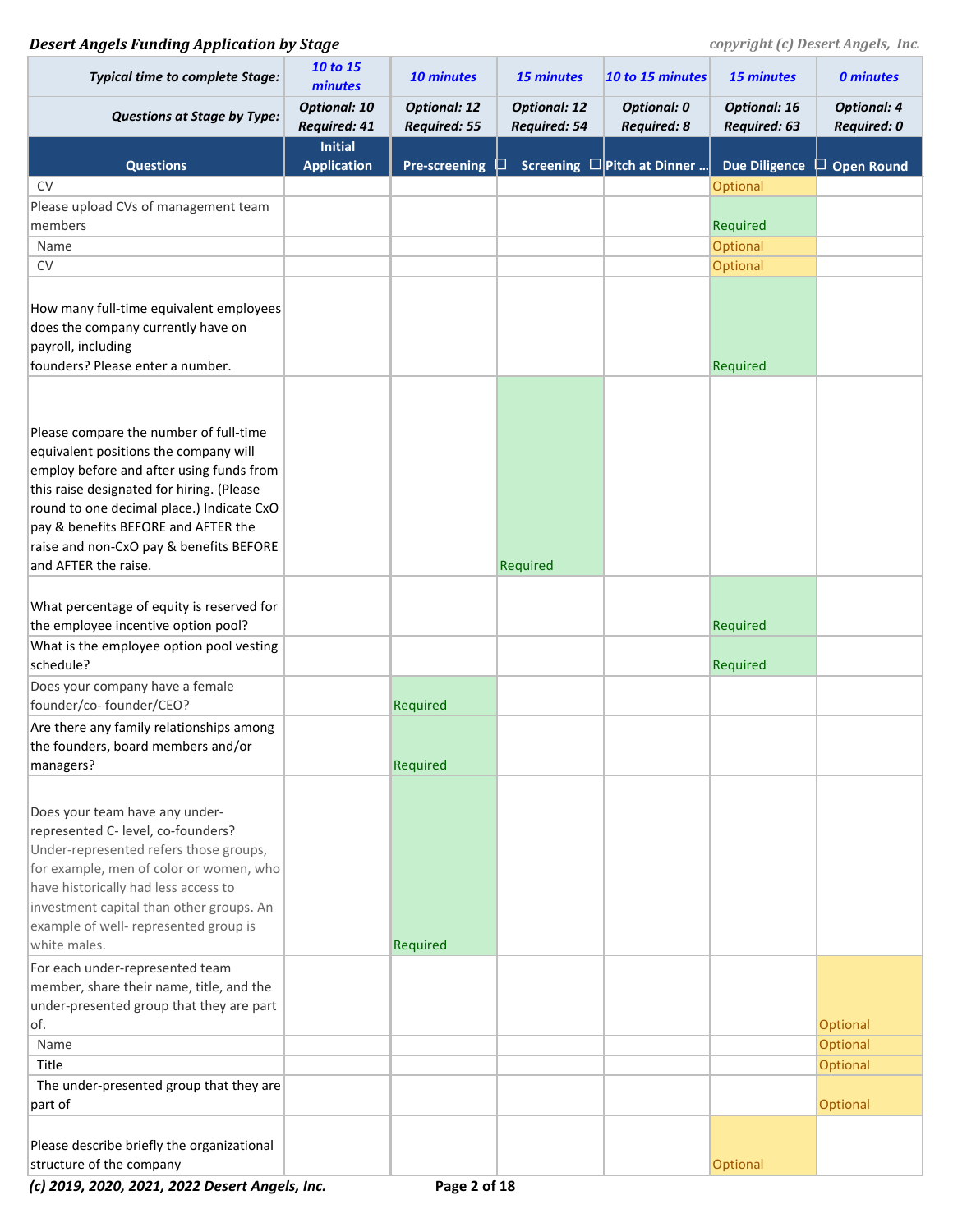## **Desert Angels Funding Application by Stage** *COPYFING COPYFING COPYFING COPYFING COPYFING COPYFING COPYFING COPYFING COPYFING COPYFING COPYFING COPYFING COPYFING COPYFING COPYFING COPYFING COPYFING COPYFING COPYFING COPY*

| <b>Typical time to complete Stage:</b>                                                                                                                                                                                                                                                                                                                                                                                                                                                                                                                                                                                                                                                         | 10 to 15<br>minutes                  | <b>10 minutes</b>                          | 15 minutes                                                                    | 10 to 15 minutes                         | 15 minutes                          | <b>0 minutes</b>                         |
|------------------------------------------------------------------------------------------------------------------------------------------------------------------------------------------------------------------------------------------------------------------------------------------------------------------------------------------------------------------------------------------------------------------------------------------------------------------------------------------------------------------------------------------------------------------------------------------------------------------------------------------------------------------------------------------------|--------------------------------------|--------------------------------------------|-------------------------------------------------------------------------------|------------------------------------------|-------------------------------------|------------------------------------------|
| <b>Questions at Stage by Type:</b>                                                                                                                                                                                                                                                                                                                                                                                                                                                                                                                                                                                                                                                             | <b>Optional: 10</b><br>Required: 41  | <b>Optional: 12</b><br><b>Required: 55</b> | <b>Optional: 12</b><br>Required: 54                                           | <b>Optional: 0</b><br><b>Required: 8</b> | <b>Optional: 16</b><br>Required: 63 | <b>Optional: 4</b><br><b>Required: 0</b> |
| <b>Questions</b>                                                                                                                                                                                                                                                                                                                                                                                                                                                                                                                                                                                                                                                                               | <b>Initial</b><br><b>Application</b> | <b>Pre-screening</b>                       |                                                                               | Screening $\square$ Pitch at Dinner      | <b>Due Diligence</b>                | $\Box$ Open Round                        |
|                                                                                                                                                                                                                                                                                                                                                                                                                                                                                                                                                                                                                                                                                                |                                      |                                            |                                                                               |                                          |                                     |                                          |
| Please describe makeup of the company's<br>board of directors.<br>How many management members,<br>investor members, at-large members and<br>vacancies do you have in your board?                                                                                                                                                                                                                                                                                                                                                                                                                                                                                                               |                                      |                                            | Required                                                                      |                                          |                                     |                                          |
|                                                                                                                                                                                                                                                                                                                                                                                                                                                                                                                                                                                                                                                                                                |                                      |                                            |                                                                               |                                          |                                     |                                          |
| Please upload CVs of all board members.                                                                                                                                                                                                                                                                                                                                                                                                                                                                                                                                                                                                                                                        |                                      |                                            | <b>Optional</b>                                                               |                                          |                                     |                                          |
| Name                                                                                                                                                                                                                                                                                                                                                                                                                                                                                                                                                                                                                                                                                           |                                      |                                            | Optional                                                                      |                                          |                                     |                                          |
| <b>CV</b>                                                                                                                                                                                                                                                                                                                                                                                                                                                                                                                                                                                                                                                                                      |                                      |                                            | <b>Optional</b>                                                               |                                          |                                     |                                          |
| Is there any near-term plan to change the<br>board?                                                                                                                                                                                                                                                                                                                                                                                                                                                                                                                                                                                                                                            |                                      |                                            | Required                                                                      |                                          |                                     |                                          |
| How are non-management board                                                                                                                                                                                                                                                                                                                                                                                                                                                                                                                                                                                                                                                                   |                                      |                                            |                                                                               |                                          |                                     |                                          |
| members currently compensated?                                                                                                                                                                                                                                                                                                                                                                                                                                                                                                                                                                                                                                                                 |                                      |                                            |                                                                               |                                          | Optional                            |                                          |
| Please describe makeup of the company's<br>advisory board. How many<br>industry/product technical experts,<br>industry sales connectors, strategic<br>acquisition connectors,<br>IP/regulatory/legal/business experts,<br>investors with sector experience, family<br>members or friends and vacancies do you<br>have in your company's advisory board?<br>Please upload CVs of members of the<br>advisory board<br>Name<br><b>CV</b><br>Is there any near-term plan to change the<br>advisory board?<br>How are advisory board members<br>currently compensated?<br>Are you open to involving investors in<br>governance of the company and how?<br>Please select all that you are willing to |                                      | <b>Optional</b>                            | Required<br><b>Optional</b><br><b>Optional</b><br>Optional<br><b>Optional</b> | Required                                 |                                     |                                          |
| consider or choose 'None' alone.<br>Is there any potential to add a member of                                                                                                                                                                                                                                                                                                                                                                                                                                                                                                                                                                                                                  |                                      |                                            |                                                                               | Required                                 |                                     |                                          |
| Desert Angels to the company's board of<br>directors?                                                                                                                                                                                                                                                                                                                                                                                                                                                                                                                                                                                                                                          |                                      |                                            |                                                                               | Required                                 |                                     |                                          |
| Is there any potential to add a member of<br>Desert Angels as a silent observer to the<br>company's board<br>of directors?                                                                                                                                                                                                                                                                                                                                                                                                                                                                                                                                                                     |                                      |                                            |                                                                               | Required                                 |                                     |                                          |
| Is there any potential to add a member of<br>Desert Angels to the company's advisory<br>board?                                                                                                                                                                                                                                                                                                                                                                                                                                                                                                                                                                                                 |                                      |                                            |                                                                               | Required                                 |                                     |                                          |
| Number of years your CEO has experience<br>in all work positions                                                                                                                                                                                                                                                                                                                                                                                                                                                                                                                                                                                                                               |                                      | Required                                   |                                                                               |                                          |                                     |                                          |

*(c) 2019, 2020, 2021, 2022 Desert Angels, Inc.* **Page 3 of 18**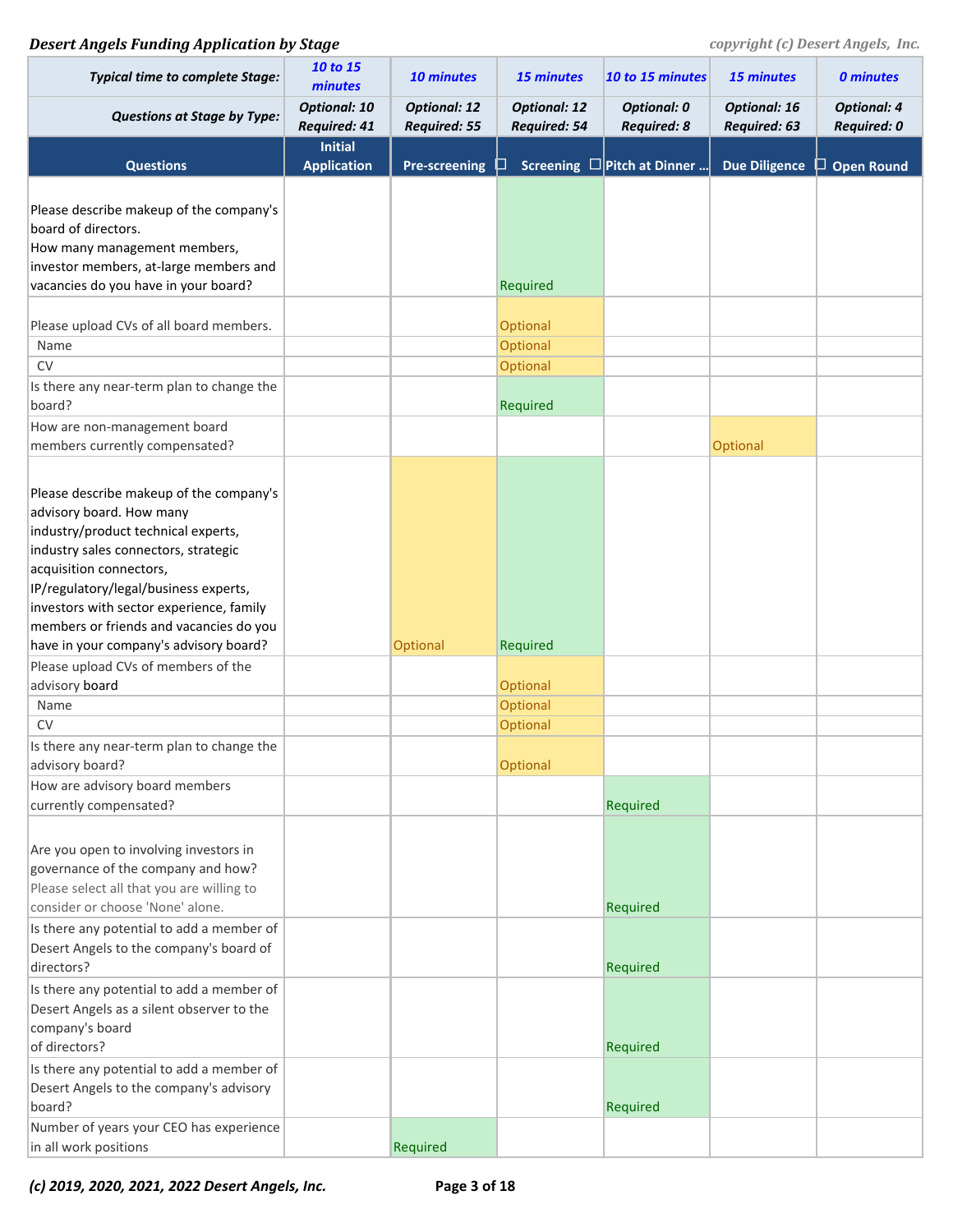| <b>Typical time to complete Stage:</b>                                                                                                                                               | 10 to 15<br>minutes                        | <b>10 minutes</b>                          | 15 minutes                                 | 10 to 15 minutes                         | <b>15 minutes</b>                   | <b>0 minutes</b>                         |
|--------------------------------------------------------------------------------------------------------------------------------------------------------------------------------------|--------------------------------------------|--------------------------------------------|--------------------------------------------|------------------------------------------|-------------------------------------|------------------------------------------|
| <b>Questions at Stage by Type:</b>                                                                                                                                                   | <b>Optional: 10</b><br><b>Required: 41</b> | <b>Optional: 12</b><br><b>Required: 55</b> | <b>Optional: 12</b><br><b>Required: 54</b> | <b>Optional: 0</b><br><b>Required: 8</b> | <b>Optional: 16</b><br>Required: 63 | <b>Optional: 4</b><br><b>Required: 0</b> |
| <b>Questions</b>                                                                                                                                                                     | <b>Initial</b><br><b>Application</b>       | <b>Pre-screening</b>                       |                                            | Screening $\square$ Pitch at Dinner      | <b>Due Diligence</b>                | $\Box$ Open Round                        |
| Number of years your CEO has experience<br>as a start-up entrepreneur                                                                                                                |                                            | Required                                   |                                            |                                          |                                     |                                          |
| What are next 3 employees you are<br>planning to add in the team?                                                                                                                    |                                            |                                            |                                            |                                          | Required                            |                                          |
| What are the company's biggest needs<br>when it comes to its team?                                                                                                                   |                                            |                                            |                                            | Required                                 |                                     |                                          |
| Has the company completed a long-term<br>labor organization plan including future<br>org chart at full<br>company scale and determined the order<br>of hiring until fully scaled?    |                                            |                                            |                                            |                                          | Required                            |                                          |
| Has the company written comprehensive<br>role descriptions and completed a<br>compensation plan<br>for every position on the long-term org<br>chart?                                 |                                            |                                            |                                            |                                          | Required                            |                                          |
| Does the company have an HR manual<br>complete with policies, procedures and<br>disciplinary<br>protocols?                                                                           |                                            |                                            |                                            |                                          | Required                            |                                          |
| Does the company have an HR consultant<br>with at least 5 years of experience in your<br>industry that it<br>uses to assist with labor law compliance<br>and employee relations?     |                                            |                                            |                                            |                                          | Required                            |                                          |
| Does Desert Angels have permission to<br>contact and interview your HR consultant,<br>who has been<br>authorized to speak with us?                                                   |                                            |                                            |                                            |                                          | Required                            |                                          |
| Please provide outside HR consulting<br>contact information including Firm Name,<br>Contact Name,<br>Main telephone, Contact telephone and<br>Email.                                 |                                            |                                            |                                            |                                          | Required                            |                                          |
| Does the company have a regular<br>business attorney with at least 5 years of<br>experience with startups that it uses to<br>assist with corporate legal and contracting<br>matters? |                                            |                                            |                                            |                                          | Required                            |                                          |
| Does Desert Angels have permission to<br>contact and interview your business<br>attorney, who has been<br>authorized to speak with us?                                               |                                            |                                            |                                            |                                          | Required                            |                                          |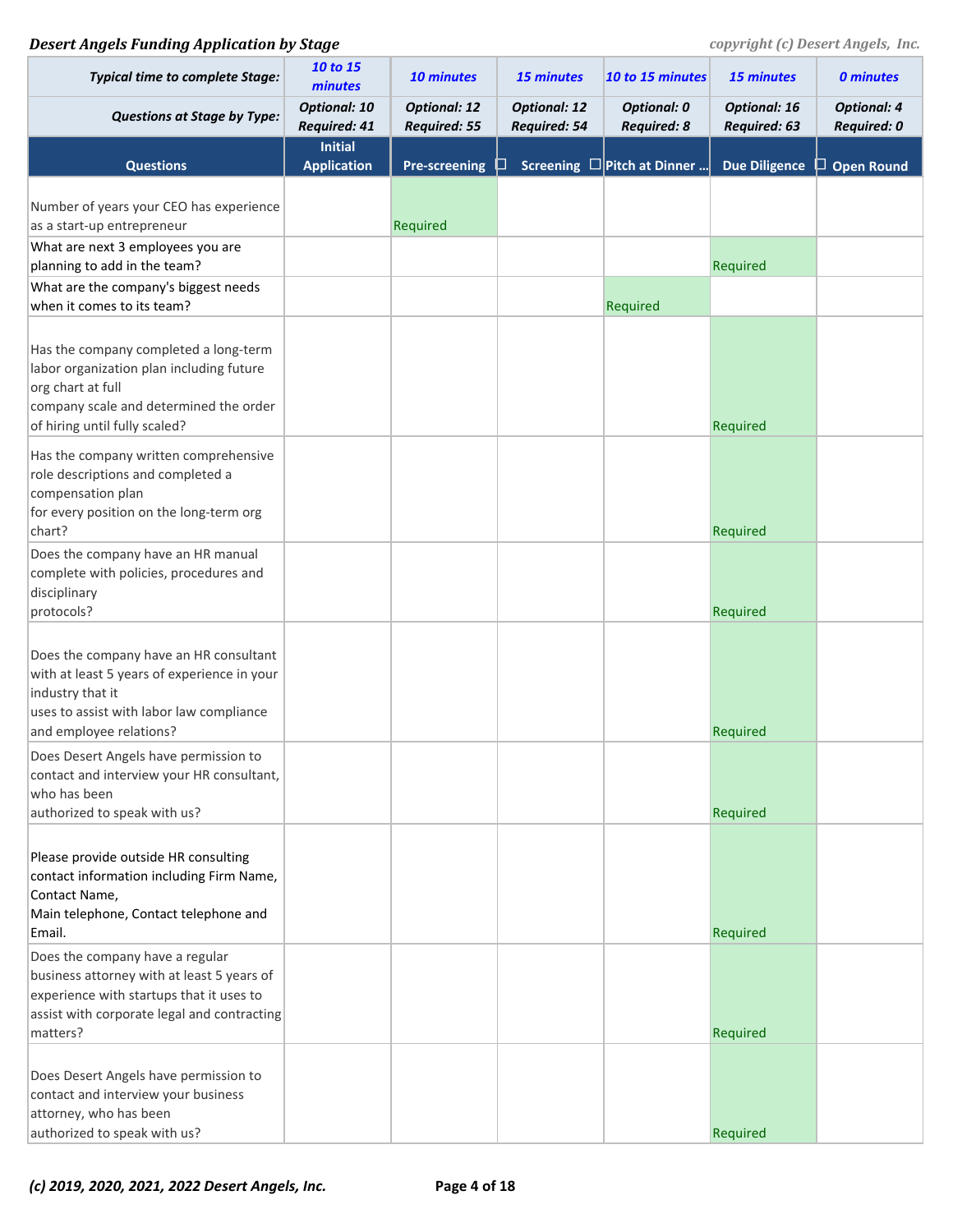| <b>Typical time to complete Stage:</b>                                                                                                                                                               | 10 to 15<br>minutes                  | 10 minutes                                 | <b>15 minutes</b>                   | 10 to 15 minutes                         | 15 minutes                          | <b>0 minutes</b>                  |
|------------------------------------------------------------------------------------------------------------------------------------------------------------------------------------------------------|--------------------------------------|--------------------------------------------|-------------------------------------|------------------------------------------|-------------------------------------|-----------------------------------|
| <b>Questions at Stage by Type:</b>                                                                                                                                                                   | <b>Optional: 10</b><br>Required: 41  | <b>Optional: 12</b><br><b>Required: 55</b> | <b>Optional: 12</b><br>Required: 54 | <b>Optional: 0</b><br><b>Required: 8</b> | <b>Optional: 16</b><br>Required: 63 | <b>Optional: 4</b><br>Required: 0 |
| <b>Questions</b>                                                                                                                                                                                     | <b>Initial</b><br><b>Application</b> | <b>Pre-screening</b>                       |                                     | Screening $\square$ Pitch at Dinner      | <b>Due Diligence</b>                | <b>Open Round</b><br>ப            |
| Please provide outside legal counsel<br>contact information including firm name,<br>contact name, main telephone, contact<br>telephone and email.                                                    |                                      |                                            |                                     |                                          | Required                            |                                   |
| Does the company have a CPA with at<br>least 5 years of experience with startups<br>that it uses to prepare information<br>returns and/or payroll and advise the<br>company on tax compliance?       |                                      |                                            |                                     |                                          | Required                            |                                   |
| Does Desert Angels have permission to<br>contact and interview your CPA, who has<br>been authorized to speak with us?                                                                                |                                      |                                            |                                     |                                          | Required                            |                                   |
| Does the company have a fractional CFO<br>with at least 5 years of experience with<br>scaling startups that it uses to help the<br>company conduct strategic financial<br>planning (non-accounting)? |                                      |                                            |                                     |                                          | Required                            |                                   |
| Does Desert Angels have permission to<br>contact and interview your fractional CFO,<br>who has been authorized to speak with<br>us?                                                                  |                                      |                                            |                                     |                                          | Required                            |                                   |
| Please provide outside CFO contact<br>information including: Firm Name,<br>Contact Name, Main Telephone, Contact<br>Telephone and Email.                                                             |                                      |                                            |                                     |                                          | Required                            |                                   |
| Does Desert Angels have permission to<br>contact the company's primary banker,<br>who has been authorized to speak with<br>us?                                                                       |                                      |                                            |                                     |                                          | Required                            |                                   |
| Please provide primary banking<br>relationship contact information<br>including: Firm Name, Contact Name Main<br>Telephone, Contact Telephone and Email.                                             |                                      |                                            |                                     |                                          | Required                            |                                   |
| Do any key team members have other<br>business or educational commitments<br>that may limit their involvement, either<br>now or in the future?                                                       | Required                             |                                            |                                     |                                          |                                     |                                   |
| How long have the founders known each<br>other and how did they meet?                                                                                                                                |                                      |                                            | Required                            |                                          |                                     |                                   |

*(c) 2019, 2020, 2021, 2022 Desert Angels, Inc.* **Page 5 of 18**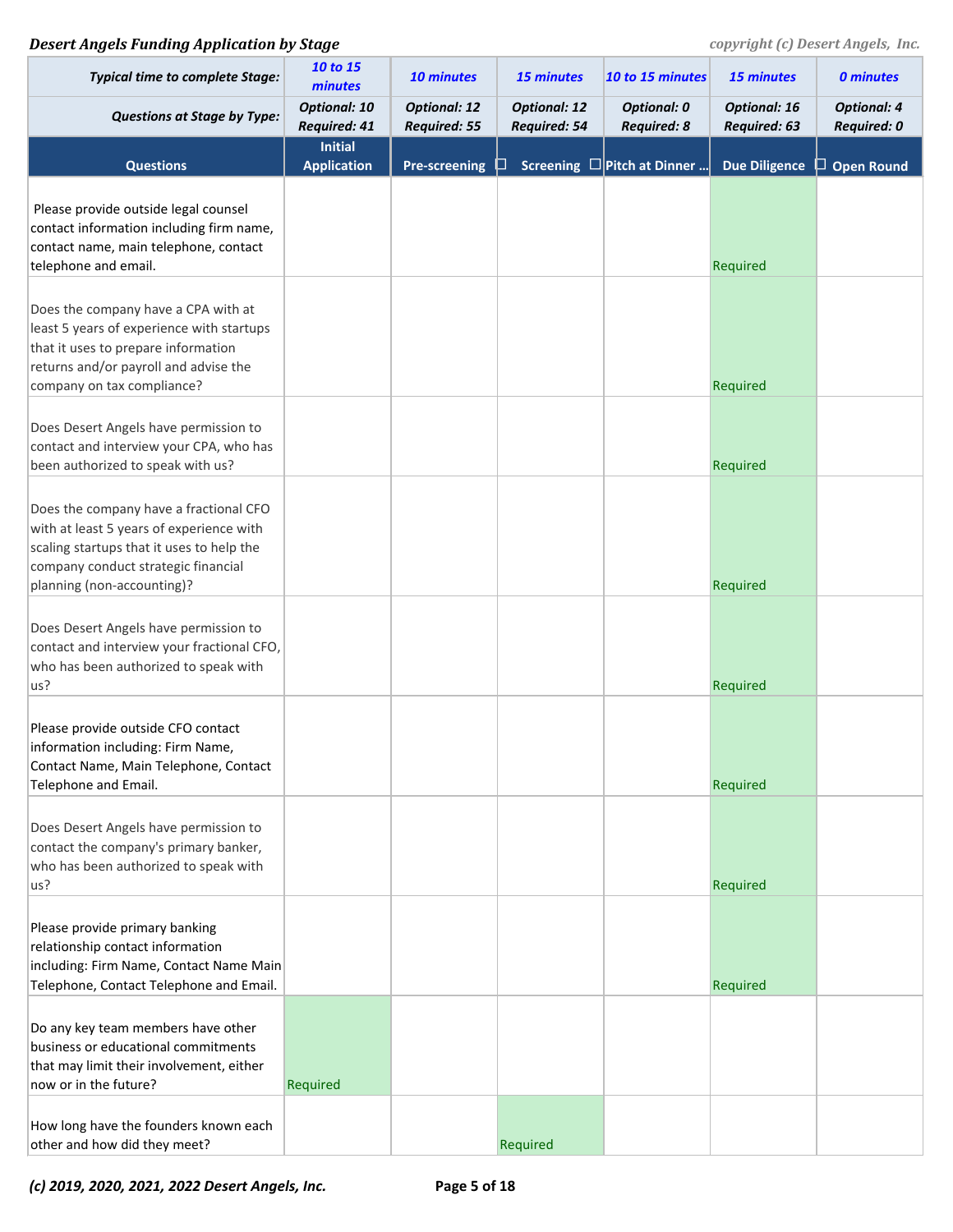| <b>Typical time to complete Stage:</b>                                                                                                                                                                                              | 10 to 15<br>minutes                        | <b>10 minutes</b>                          | <b>15 minutes</b>                          | 10 to 15 minutes                         | 15 minutes                          | <b>0 minutes</b>                  |
|-------------------------------------------------------------------------------------------------------------------------------------------------------------------------------------------------------------------------------------|--------------------------------------------|--------------------------------------------|--------------------------------------------|------------------------------------------|-------------------------------------|-----------------------------------|
| <b>Questions at Stage by Type:</b>                                                                                                                                                                                                  | <b>Optional: 10</b><br><b>Required: 41</b> | <b>Optional: 12</b><br><b>Required: 55</b> | <b>Optional: 12</b><br><b>Required: 54</b> | <b>Optional: 0</b><br><b>Required: 8</b> | <b>Optional: 16</b><br>Required: 63 | <b>Optional: 4</b><br>Required: 0 |
| <b>Questions</b>                                                                                                                                                                                                                    | <b>Initial</b><br><b>Application</b>       | <b>Pre-screening</b>                       |                                            | Screening $\square$ Pitch at Dinner      | <b>Due Diligence</b>                | $\Box$ Open Round                 |
| Has the company ever lost a key<br>employee that was difficult to replace or<br>that slowed company progress? How did<br>you solve the situation?                                                                                   |                                            |                                            | Required                                   |                                          |                                     |                                   |
| Provide a link to a video introducing<br>founders / team (up to 3 minutes)                                                                                                                                                          |                                            | Optional                                   |                                            |                                          |                                     |                                   |
| Has any member of the company been<br>found guilty of violating SEC rules or<br>regulations?                                                                                                                                        | Required                                   |                                            |                                            |                                          |                                     |                                   |
| What are the three things you're focusing<br>on as a CEO?                                                                                                                                                                           |                                            |                                            | Required                                   |                                          |                                     |                                   |
| If Desert Angels takes your company into<br>due diligence, will it gain permission to<br>obtain references and social security<br>numbers from management to conduct<br>detailed background checks?                                 | Required                                   |                                            |                                            |                                          |                                     |                                   |
| Please provide outside CPA contact<br>information. Please provide firm name,<br>contact name, main phone, cell phone<br>and email.                                                                                                  |                                            |                                            |                                            |                                          | Required                            |                                   |
| Please list anyone involved with the<br>company in any capacity that could<br>represent a conflict of interest<br>with the Desert Angels.                                                                                           |                                            | Required                                   |                                            |                                          |                                     |                                   |
| Summarize the problem you're solving in<br>2-3 sentences. Describe the customer<br>problem you're trying to solve with your<br>product or service.                                                                                  | Required                                   |                                            |                                            |                                          |                                     |                                   |
| What are people forced to do now<br>because what you plan to make doesn't<br>exist yet? Describe how people are<br>currently solving the same problem that<br>your product or service will solve for<br>them.                       | Required                                   |                                            |                                            |                                          |                                     |                                   |
| Describe your solution in a few sentences<br>Please explain in simple terms. Imagine<br>that readers don't know anything about<br>this subject. What is your company going<br>to make? How does it solve the<br>customer's problem? | Required                                   |                                            |                                            |                                          |                                     |                                   |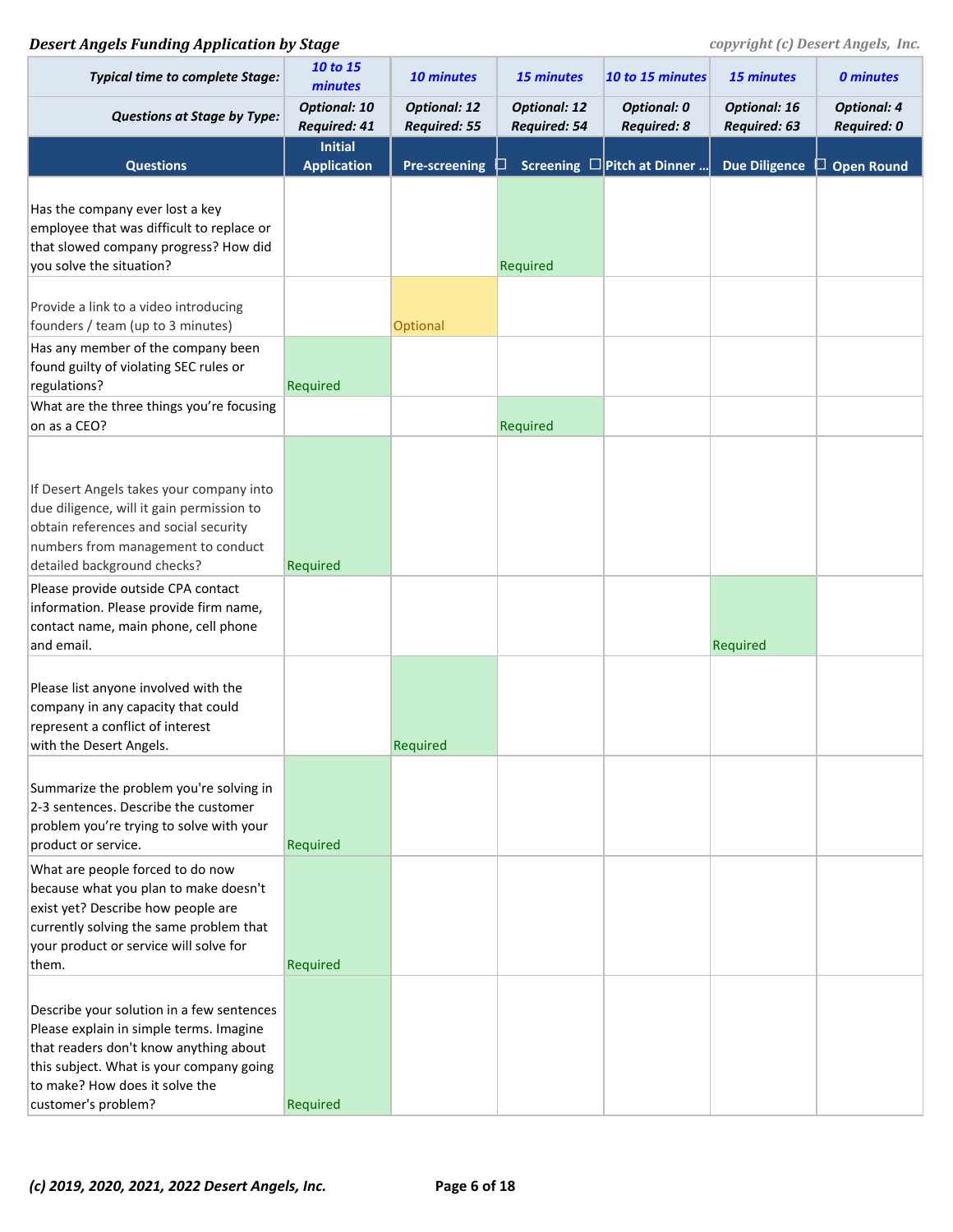| <b>Typical time to complete Stage:</b>                                                                                                                                                                                           | 10 to 15<br>minutes                        | 10 minutes                                 | <b>15 minutes</b>                          | 10 to 15 minutes                         | 15 minutes                          | <b>0 minutes</b>                  |
|----------------------------------------------------------------------------------------------------------------------------------------------------------------------------------------------------------------------------------|--------------------------------------------|--------------------------------------------|--------------------------------------------|------------------------------------------|-------------------------------------|-----------------------------------|
| <b>Questions at Stage by Type:</b>                                                                                                                                                                                               | <b>Optional: 10</b><br><b>Required: 41</b> | <b>Optional: 12</b><br><b>Required: 55</b> | <b>Optional: 12</b><br><b>Required: 54</b> | <b>Optional: 0</b><br><b>Required: 8</b> | <b>Optional: 16</b><br>Required: 63 | <b>Optional: 4</b><br>Required: 0 |
| <b>Questions</b>                                                                                                                                                                                                                 | <b>Initial</b><br><b>Application</b>       | <b>Pre-screening</b>                       |                                            | Screening $\square$ Pitch at Dinner      | <b>Due Diligence</b>                | <b>Open Round</b><br>ப            |
| How long will it take before you have a<br>prototype? A beta? A MVP you can charge<br>for? If you already have something, how<br>long ago was it finished?                                                                       |                                            | Required                                   |                                            |                                          |                                     |                                   |
| What stage is your technology at?                                                                                                                                                                                                | Required                                   |                                            |                                            |                                          |                                     |                                   |
| If your company's product is a digital or<br>web-based application and you have an<br>online demo available, please provide the<br>link.                                                                                         |                                            | Optional                                   |                                            |                                          |                                     |                                   |
| Summary of the customers and market in<br>a few sentences Who are your validated<br>customers? What sales channels are you<br>using to reach them? How many of them<br>are there? What progress have you made<br>with customers? |                                            | Optional                                   |                                            |                                          |                                     |                                   |
| Company scale                                                                                                                                                                                                                    | Required                                   |                                            |                                            |                                          |                                     |                                   |
| Is your tech development done in-house,<br>or via external partners?                                                                                                                                                             |                                            |                                            | Required                                   |                                          |                                     |                                   |
| Current customers - Who are your current<br>customers? How many do you have? Who<br>are the biggest ones?                                                                                                                        |                                            |                                            |                                            | Required                                 |                                     |                                   |
| What is the average annual revenue from<br>a paying customer account today? If still<br>pre-revenue, enter 0.                                                                                                                    |                                            |                                            | Required                                   |                                          |                                     |                                   |
| How does the company anticipate<br>average annual revenue per paying<br>customer to change over the fiscal year<br>2022?                                                                                                         |                                            |                                            | Required                                   |                                          |                                     |                                   |
| What is the average gross margin (%)<br>from a paying customer account today? If<br>company is pre-revenue, what do you<br>expect this to be during the first 12<br>months of sales?                                             |                                            |                                            | Required                                   |                                          |                                     |                                   |
| How does the company anticipate<br>average gross margin to change over the<br>fiscal year 2022?                                                                                                                                  |                                            |                                            | Required                                   |                                          |                                     |                                   |
| What is the company's current projected<br>lifetime value of one customer?                                                                                                                                                       |                                            |                                            | Required                                   |                                          |                                     |                                   |
| Customer acquisition cost (CAC)                                                                                                                                                                                                  |                                            |                                            | Required                                   |                                          |                                     |                                   |
| What does the company expect customer<br>acquisition cost (CAC) to be at scale? If<br>not sure or don't know, enter 0.                                                                                                           |                                            |                                            | Required                                   |                                          |                                     |                                   |

*(c) 2019, 2020, 2021, 2022 Desert Angels, Inc.* **Page 7 of 18**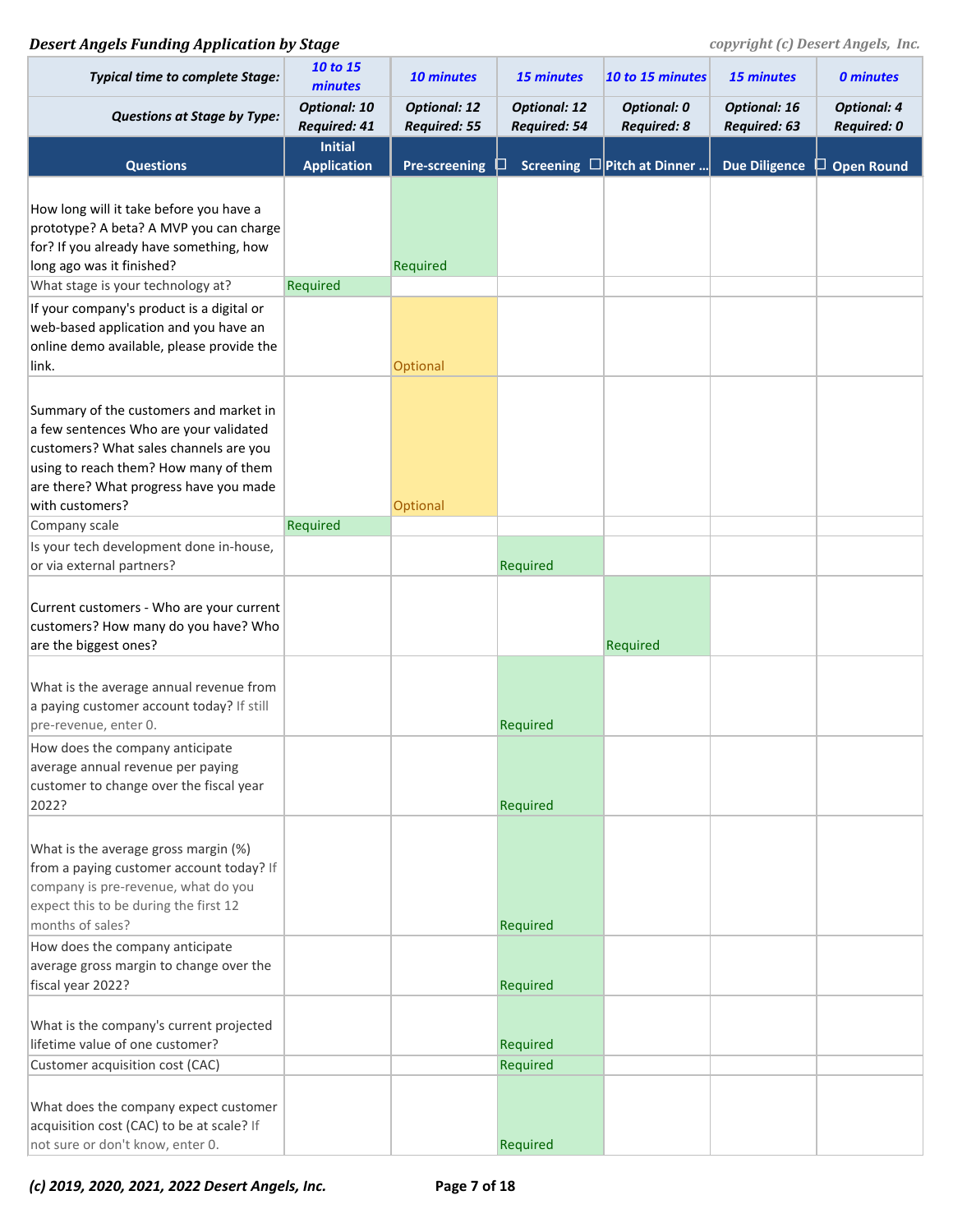| <b>Typical time to complete Stage:</b>                                                                                                                                                           | 10 to 15<br>minutes                  | 10 minutes                                 | 15 minutes                                 | 10 to 15 minutes                         | 15 minutes                          | <b>0 minutes</b>                         |
|--------------------------------------------------------------------------------------------------------------------------------------------------------------------------------------------------|--------------------------------------|--------------------------------------------|--------------------------------------------|------------------------------------------|-------------------------------------|------------------------------------------|
| <b>Questions at Stage by Type:</b>                                                                                                                                                               | <b>Optional: 10</b><br>Required: 41  | <b>Optional: 12</b><br><b>Required: 55</b> | <b>Optional: 12</b><br><b>Required: 54</b> | <b>Optional: 0</b><br><b>Required: 8</b> | <b>Optional: 16</b><br>Required: 63 | <b>Optional: 4</b><br><b>Required: 0</b> |
| <b>Questions</b>                                                                                                                                                                                 | <b>Initial</b><br><b>Application</b> | <b>Pre-screening</b>                       |                                            | Screening $\square$ Pitch at Dinner      | <b>Due Diligence</b>                | <b>Open Round</b><br>ப                   |
| What annual amount spent by U.S.<br>customers does the company believe it<br>can compete for but not win all of (SAM)<br>at full company scale? If not sure or don't<br>know, please answer \$0. |                                      | Required                                   |                                            |                                          |                                     |                                          |
| How did you calculate serviceable<br>available market (SAM)? SAM consists of<br>customers you believe the company can<br>compete for/are aware that you exist as<br>an option.                   |                                      | Required                                   |                                            |                                          |                                     |                                          |
| What annual amount spent by U.S.<br>customers does the company believe it<br>can convert into its own sales (SOM) at<br>fully company scale? If not sure or don't<br>know, please answer \$0.    |                                      | Required                                   |                                            |                                          |                                     |                                          |
| How did you calculate serviceable<br>obtainable market (SOM) at full company<br>scale? SOM consists of customers you<br>believe the company will close sales with.                               |                                      | Required                                   |                                            |                                          |                                     |                                          |
| What is the Compound Annual Growth<br>Rate (CAGR) of the domestic total<br>addressable market (TAM)?                                                                                             |                                      | Required                                   |                                            |                                          |                                     |                                          |
| How did you estimate market growth?<br>Please indicate direct link(s) to publicly<br>available industry research or footnote<br>references.                                                      |                                      | Required                                   |                                            |                                          |                                     |                                          |
| What is the company's anticipated U.S.<br>domestic market share at full company<br>scale (SOM ÷ TAM)?                                                                                            |                                      | Required                                   |                                            |                                          |                                     |                                          |
| What are the barriers that your business<br>will be overcoming along with growing its<br>user base?                                                                                              |                                      | Optional                                   | Required                                   |                                          |                                     |                                          |
| What other resources do you need in<br>addition to capital?                                                                                                                                      |                                      | Optional                                   | Required                                   |                                          |                                     |                                          |
| Do you have any ideas you consider<br>patentable? Which ideas?                                                                                                                                   | Required                             |                                            |                                            |                                          |                                     |                                          |
| List of all domestic and foreign patents,<br>patent applications, copyrights, patent<br>licenses and copyright licenses held                                                                     |                                      |                                            | Required                                   |                                          |                                     |                                          |
| If you have secured patents, are they<br>assigned to an individual, to the company,<br>or licensed in?                                                                                           |                                      |                                            | Required                                   |                                          |                                     |                                          |
| Current and future IP and/or regulatory<br>issues you are facing                                                                                                                                 |                                      |                                            |                                            |                                          | Required                            |                                          |

*(c) 2019, 2020, 2021, 2022 Desert Angels, Inc.* **Page 8 of 18**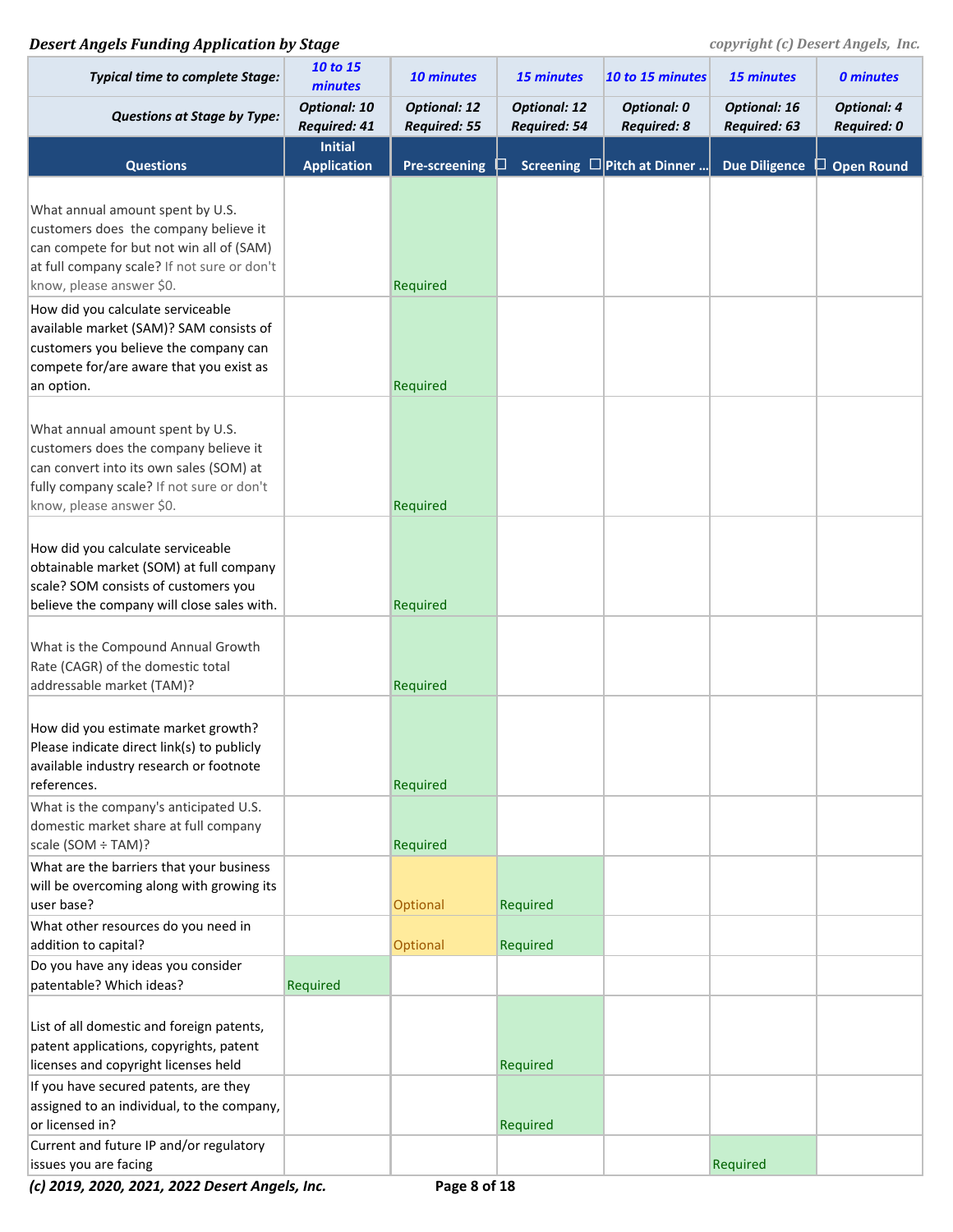| <b>Typical time to complete Stage:</b>                                                                                                                                                                                                       | 10 to 15<br>minutes                  | 10 minutes                                 | 15 minutes                          | 10 to 15 minutes                         | 15 minutes                          | <b>0 minutes</b>                         |
|----------------------------------------------------------------------------------------------------------------------------------------------------------------------------------------------------------------------------------------------|--------------------------------------|--------------------------------------------|-------------------------------------|------------------------------------------|-------------------------------------|------------------------------------------|
| <b>Questions at Stage by Type:</b>                                                                                                                                                                                                           | <b>Optional: 10</b><br>Required: 41  | <b>Optional: 12</b><br><b>Required: 55</b> | <b>Optional: 12</b><br>Required: 54 | <b>Optional: 0</b><br><b>Required: 8</b> | <b>Optional: 16</b><br>Required: 63 | <b>Optional: 4</b><br><b>Required: 0</b> |
| <b>Questions</b>                                                                                                                                                                                                                             | <b>Initial</b><br><b>Application</b> | <b>Pre-screening</b>                       |                                     | Screening $\square$ Pitch at Dinner      | <b>Due Diligence</b>                | $\Box$ Open Round                        |
| Does the company depend on any IP that<br>it does not wholly own itself or that has<br>not been exclusively and indefinitely<br>assigned to it?                                                                                              |                                      |                                            | Required                            |                                          |                                     |                                          |
| Do you have an intellectual property that<br>is subject to registration?                                                                                                                                                                     |                                      |                                            | Required                            |                                          |                                     |                                          |
| If utilizing patent protection in the U.S.,<br>what type?                                                                                                                                                                                    |                                      |                                            | Required                            |                                          |                                     |                                          |
| What type of IP registration protects the<br>most important or valuable trade secret(s)<br>of the<br>company?<br>Type of IP protecting the most important<br>or valuable trade secret(s) of the company                                      |                                      |                                            | Required                            |                                          |                                     |                                          |
| Do any of the company's non-founding<br>current or former employees have any<br>claim whatsoever to any of the private or<br>protectable work product of the<br>company?                                                                     |                                      |                                            |                                     |                                          | Required                            |                                          |
| Does the company currently license any of<br>its IP to any other persons or entities<br>including insiders?                                                                                                                                  |                                      |                                            |                                     |                                          | Required                            |                                          |
| Are any regulatory approvals required for<br>this company to go to market? Examples<br>but not limited to: FDA, EMA, FTC, ERA,<br>HIPAA, GDPR, UL, jurisdictional<br>permissions to operate, etc.                                            |                                      | Required                                   |                                     |                                          |                                     |                                          |
| How long has it been since, or will it be<br>until, the company has all regulatory<br>approvals needed to launch and scale?                                                                                                                  |                                      |                                            | Required                            |                                          |                                     |                                          |
| Does Desert Angels have permission to<br>contact and interview your intellectual<br>property attorney, who has been<br>authorized to speak with us?                                                                                          |                                      |                                            |                                     |                                          | Required                            |                                          |
| Please provide outside intellectual<br>property legal counsel contact<br>information, including firm name, contact<br>name, main phone, cell phone, email. If<br>you have more than one, please provide<br>contact info of multiple parties. |                                      |                                            |                                     |                                          | Required                            |                                          |

*(c) 2019, 2020, 2021, 2022 Desert Angels, Inc.* **Page 9 of 18**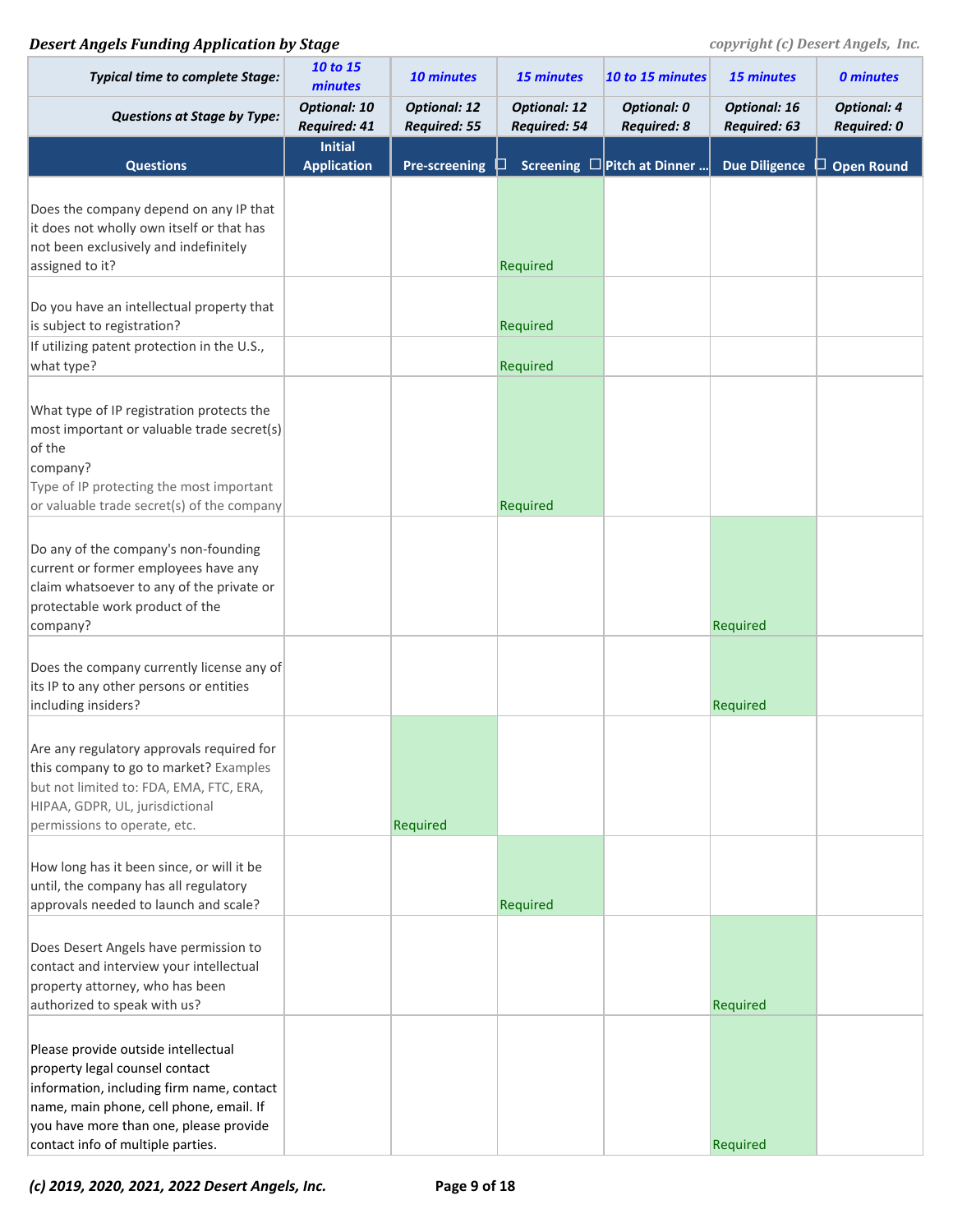| <b>Typical time to complete Stage:</b>                                                                                                                                                                                         | 10 to 15<br>minutes                        | 10 minutes                                 | 15 minutes                          | 10 to 15 minutes                         | 15 minutes                          | <b>0 minutes</b>                         |
|--------------------------------------------------------------------------------------------------------------------------------------------------------------------------------------------------------------------------------|--------------------------------------------|--------------------------------------------|-------------------------------------|------------------------------------------|-------------------------------------|------------------------------------------|
| <b>Questions at Stage by Type:</b>                                                                                                                                                                                             | <b>Optional: 10</b><br><b>Required: 41</b> | <b>Optional: 12</b><br><b>Required: 55</b> | <b>Optional: 12</b><br>Required: 54 | <b>Optional: 0</b><br><b>Required: 8</b> | <b>Optional: 16</b><br>Required: 63 | <b>Optional: 4</b><br><b>Required: 0</b> |
| <b>Questions</b>                                                                                                                                                                                                               | <b>Initial</b><br><b>Application</b>       | <b>Pre-screening</b>                       |                                     | Screening $\square$ Pitch at Dinner      | <b>Due Diligence</b>                | $\Box$ Open Round                        |
| Does Desert Angels have permission to<br>contact and interview your regulatory<br>consultant(s), who have been authorized<br>to speak with us?                                                                                 |                                            |                                            |                                     |                                          | Required                            |                                          |
| Please provide outside regulatory<br>consultant contact information, including<br>firm name, contact name, main phone,<br>cell phone, email. If you have more than<br>one, please provide contact info of<br>multiple parties. |                                            |                                            |                                     |                                          | Required                            |                                          |
| Any citations and notices received from<br>government agencies                                                                                                                                                                 | Required                                   |                                            |                                     |                                          |                                     |                                          |
| Any pending or threatened investigations<br>and governmental proceedings                                                                                                                                                       | Required                                   |                                            |                                     |                                          |                                     |                                          |
| Why would your business be hard for                                                                                                                                                                                            |                                            |                                            |                                     |                                          |                                     |                                          |
| someone else to duplicate?<br>Please check all insurances in the list<br>below that the company has paid and in<br>force.                                                                                                      |                                            |                                            | Required                            |                                          | Required                            |                                          |
| Does the company rely upon any real<br>estate property in order to conduct<br>business?                                                                                                                                        |                                            |                                            |                                     |                                          | Required                            |                                          |
| Does company qualify under IRS Section<br>1202 as a Qualified Small Business Stock?                                                                                                                                            |                                            | Required                                   |                                     |                                          |                                     |                                          |
| Has the company secured an independent<br>opinion of "freedom to operate"?                                                                                                                                                     |                                            |                                            |                                     |                                          | Required                            |                                          |
| What is your business model type?                                                                                                                                                                                              |                                            | Required                                   |                                     |                                          |                                     |                                          |
| What channels and customer acquisition<br>models are you using or plan to use?                                                                                                                                                 |                                            |                                            |                                     |                                          | Required                            |                                          |
| Can you list, in detail, your pre-revenue<br>sales pipeline? Answer only if applicable<br>(you are not generating revenue yet).                                                                                                |                                            |                                            |                                     |                                          | Required                            |                                          |
| Can you list, in detail, your sales pipeline<br>for the next six months?                                                                                                                                                       |                                            |                                            |                                     |                                          | Required                            |                                          |
| Can you list, in detail, your sales pipeline<br>for the next 12 months?                                                                                                                                                        |                                            |                                            |                                     |                                          | Required                            |                                          |
| Describe your average or anticipated sales<br>cycle. Please include the length of your<br>sales cycle from contact to first delivery.                                                                                          |                                            |                                            |                                     |                                          | Required                            |                                          |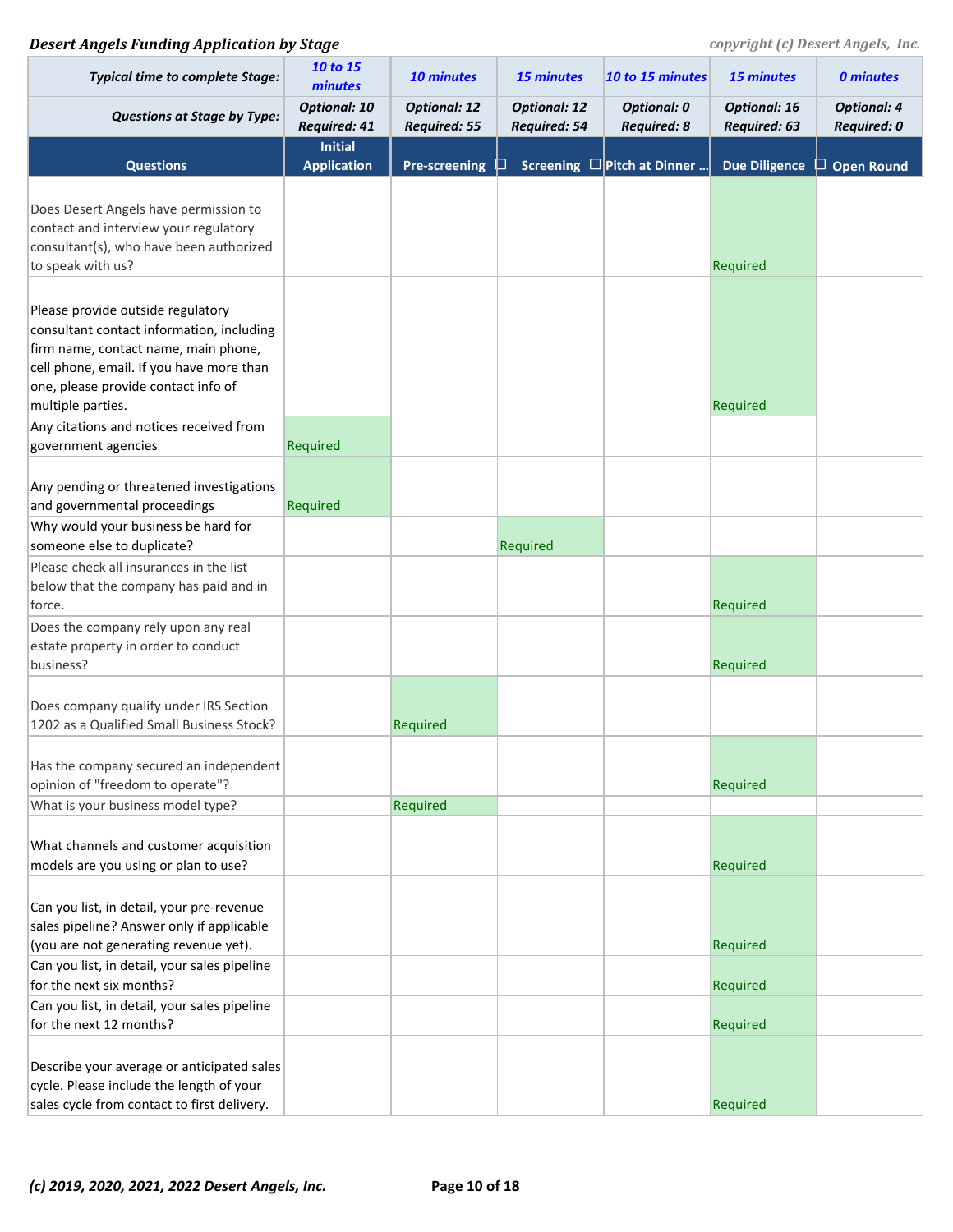| <b>Typical time to complete Stage:</b>                                               | 10 to 15<br>minutes                        | 10 minutes                                 | <b>15 minutes</b>                   | 10 to 15 minutes                         | <b>15 minutes</b>                   | <b>0 minutes</b>                         |
|--------------------------------------------------------------------------------------|--------------------------------------------|--------------------------------------------|-------------------------------------|------------------------------------------|-------------------------------------|------------------------------------------|
| <b>Questions at Stage by Type:</b>                                                   | <b>Optional: 10</b><br><b>Required: 41</b> | <b>Optional: 12</b><br><b>Required: 55</b> | <b>Optional: 12</b><br>Required: 54 | <b>Optional: 0</b><br><b>Required: 8</b> | <b>Optional: 16</b><br>Required: 63 | <b>Optional: 4</b><br><b>Required: 0</b> |
|                                                                                      | <b>Initial</b>                             |                                            |                                     |                                          |                                     |                                          |
| <b>Questions</b><br>How many simultaneous customer                                   | <b>Application</b>                         | <b>Pre-screening</b>                       |                                     | Screening $\square$ Pitch at Dinner      | <b>Due Diligence</b>                | $\Box$ Open Round                        |
| prospects can one salesperson reasonably                                             |                                            |                                            |                                     |                                          |                                     |                                          |
| manage and maintain excellent pre-sale                                               |                                            |                                            |                                     |                                          |                                     |                                          |
| service?                                                                             |                                            |                                            |                                     |                                          | Required                            |                                          |
|                                                                                      |                                            |                                            |                                     |                                          |                                     |                                          |
| How many weeks per year are sales                                                    |                                            |                                            |                                     |                                          |                                     |                                          |
| normally expected to be reduced due to<br>seasonality or other type of predictable   |                                            |                                            |                                     |                                          |                                     |                                          |
| customer buying patterns? If none, please                                            |                                            |                                            |                                     |                                          |                                     |                                          |
| enter 0.                                                                             |                                            |                                            |                                     |                                          | Required                            |                                          |
|                                                                                      |                                            |                                            |                                     |                                          |                                     |                                          |
| How does the company view itself in a                                                |                                            |                                            |                                     |                                          |                                     |                                          |
| way it can defend? Select the best fit.                                              | Required                                   |                                            |                                     |                                          |                                     |                                          |
|                                                                                      |                                            |                                            |                                     |                                          |                                     |                                          |
| What is hindering your growth potential?<br>And/or, what do you foresee as a barrier |                                            |                                            |                                     |                                          |                                     |                                          |
| to your growth potential?                                                            |                                            |                                            | Required                            |                                          |                                     |                                          |
|                                                                                      |                                            |                                            |                                     |                                          |                                     |                                          |
| What have you achieved so far? Include                                               |                                            |                                            |                                     |                                          |                                     |                                          |
| revenue, traction, major investments etc.                                            |                                            |                                            |                                     |                                          |                                     |                                          |
| This is a summary for your short profile.                                            |                                            |                                            | Required                            |                                          |                                     |                                          |
|                                                                                      |                                            |                                            |                                     |                                          |                                     |                                          |
| How many customers per month can one                                                 |                                            |                                            |                                     |                                          |                                     |                                          |
| support person reasonably help and                                                   |                                            |                                            |                                     |                                          |                                     |                                          |
| maintain excellent post-sale service?                                                |                                            |                                            |                                     |                                          | Required                            |                                          |
| What month does your fiscal year start?                                              |                                            | Required                                   |                                     |                                          |                                     |                                          |
| How long has it been since, or will it be                                            |                                            |                                            |                                     |                                          |                                     |                                          |
| until, the company commercially                                                      |                                            |                                            |                                     |                                          |                                     |                                          |
| launches?                                                                            | Required                                   |                                            |                                     |                                          |                                     |                                          |
| Current financial year revenue                                                       |                                            | Required                                   |                                     |                                          |                                     |                                          |
| Annual revenue forecast for 2022                                                     |                                            | Required                                   |                                     |                                          |                                     |                                          |
| What percentage of indicated fiscal year                                             |                                            |                                            |                                     |                                          |                                     |                                          |
| 2022 revenue is contractually recurring?                                             |                                            | Required                                   |                                     |                                          |                                     |                                          |
|                                                                                      |                                            |                                            |                                     |                                          |                                     |                                          |
| What is the projected MoM growth rate                                                |                                            |                                            |                                     |                                          |                                     |                                          |
| of the indicated fiscal year 2022 revenue?                                           |                                            | Required                                   |                                     |                                          |                                     |                                          |
| Annual revenue forecast for 2023                                                     |                                            | Required                                   |                                     |                                          |                                     |                                          |
| Annual revenue forecast for 2024                                                     |                                            | Required                                   |                                     |                                          |                                     |                                          |
| Annual revenue forecast for 2025                                                     |                                            | Required                                   |                                     |                                          |                                     |                                          |
| What's your monthly recurring revenue                                                |                                            |                                            |                                     |                                          |                                     |                                          |
| (MRR)?                                                                               |                                            | Optional                                   |                                     |                                          |                                     |                                          |
| What's your current monthly burn rate?<br>Revenue minus costs. Use 0 if you're cash- |                                            |                                            |                                     |                                          |                                     |                                          |
| flow positive.                                                                       |                                            |                                            | Required                            |                                          |                                     |                                          |
|                                                                                      |                                            |                                            |                                     |                                          |                                     |                                          |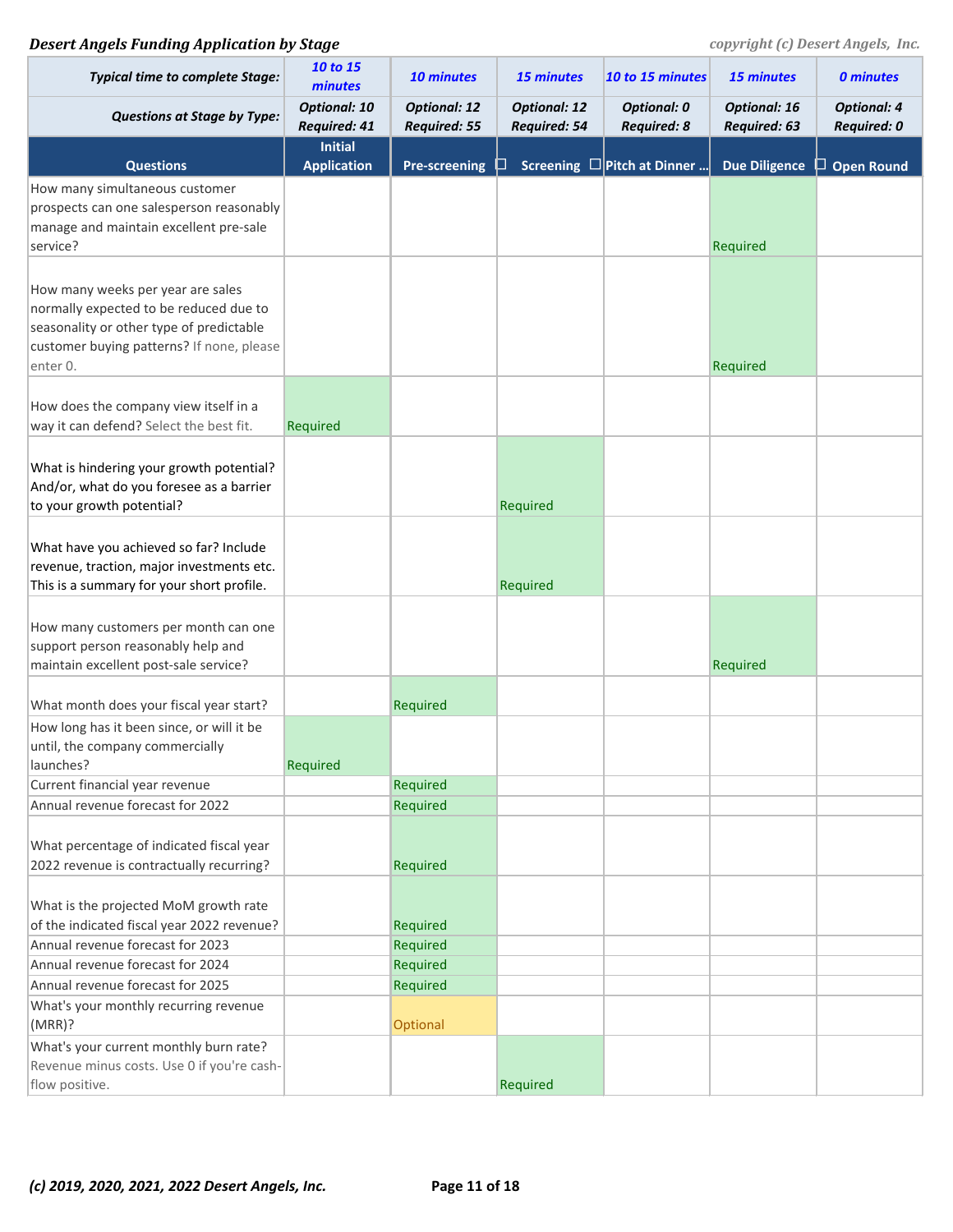| <b>Typical time to complete Stage:</b>      | 10 to 15<br>minutes                        | 10 minutes                                 | <b>15 minutes</b>                          | 10 to 15 minutes                         | 15 minutes                          | <b>0 minutes</b>                  |
|---------------------------------------------|--------------------------------------------|--------------------------------------------|--------------------------------------------|------------------------------------------|-------------------------------------|-----------------------------------|
| <b>Questions at Stage by Type:</b>          | <b>Optional: 10</b><br><b>Required: 41</b> | <b>Optional: 12</b><br><b>Required: 55</b> | <b>Optional: 12</b><br><b>Required: 54</b> | <b>Optional: 0</b><br><b>Required: 8</b> | <b>Optional: 16</b><br>Required: 63 | <b>Optional: 4</b><br>Required: 0 |
| <b>Questions</b>                            | <b>Initial</b><br><b>Application</b>       | <b>Pre-screening</b>                       |                                            | Screening $\square$ Pitch at Dinner      | <b>Due Diligence</b>                | <b>Open Round</b><br>ப            |
| What is the company's current annual        |                                            |                                            |                                            |                                          |                                     |                                   |
| customer account churn rate? If pre-        |                                            |                                            |                                            |                                          |                                     |                                   |
| revenue, what does it forecast churn to     |                                            |                                            |                                            |                                          |                                     |                                   |
| be between months 13 and 24 after           |                                            |                                            |                                            |                                          |                                     |                                   |
| launch?                                     |                                            |                                            | Required                                   |                                          |                                     |                                   |
|                                             |                                            |                                            |                                            |                                          |                                     |                                   |
| What is the company's anticipated long-     |                                            |                                            |                                            |                                          |                                     |                                   |
| term customer churn rate (%) at scale?      |                                            |                                            | Required                                   |                                          |                                     |                                   |
| Current cash on hand                        |                                            |                                            | Required                                   |                                          |                                     |                                   |
|                                             |                                            |                                            |                                            |                                          |                                     |                                   |
| Months of runway How long can you           |                                            |                                            |                                            |                                          |                                     |                                   |
| operate with current costs and revenues     |                                            |                                            |                                            |                                          |                                     |                                   |
| assuming you will not get further           |                                            |                                            |                                            |                                          |                                     |                                   |
| investments? Please include any             |                                            |                                            |                                            |                                          |                                     |                                   |
| foreseeable increases in costs in this      |                                            |                                            |                                            |                                          |                                     |                                   |
| calculation, e.g. hiring new staff.         | Required                                   |                                            |                                            |                                          |                                     |                                   |
|                                             |                                            |                                            |                                            |                                          |                                     |                                   |
| How long has it been since, or will it be   |                                            |                                            |                                            |                                          |                                     |                                   |
| until, the company is cash-flow positive?   |                                            |                                            | Required                                   |                                          |                                     |                                   |
| Has the company received any funding or     |                                            |                                            |                                            |                                          |                                     |                                   |
| investments to date?                        |                                            | Required                                   |                                            |                                          |                                     |                                   |
| Type of funding and investments received    |                                            | Required                                   |                                            |                                          |                                     |                                   |
|                                             |                                            |                                            |                                            |                                          |                                     |                                   |
| How much funding and investment have        |                                            |                                            |                                            |                                          |                                     |                                   |
| you received so far in total? Include both  |                                            |                                            |                                            |                                          |                                     |                                   |
| equity and quasi-equity investments.        |                                            | Required                                   |                                            |                                          |                                     |                                   |
|                                             |                                            |                                            |                                            |                                          |                                     |                                   |
| Please list the amounts that have been      |                                            |                                            |                                            |                                          |                                     |                                   |
| invested in this company by friends,        |                                            |                                            |                                            |                                          |                                     |                                   |
| family, founders, current executives and    |                                            |                                            |                                            |                                          |                                     |                                   |
| arms-length investors prior to this round.  |                                            | Required                                   |                                            |                                          |                                     |                                   |
|                                             |                                            |                                            |                                            |                                          |                                     |                                   |
| How much has the company received in        |                                            |                                            |                                            |                                          |                                     |                                   |
| grants, awards and other non-dilutive       |                                            |                                            |                                            |                                          |                                     |                                   |
| funding prior to this round?                |                                            | Required                                   |                                            |                                          |                                     |                                   |
|                                             |                                            |                                            |                                            |                                          |                                     |                                   |
| What other types of previous capital have   |                                            |                                            |                                            |                                          |                                     |                                   |
| been raised? Select all that apply from any |                                            |                                            |                                            |                                          |                                     |                                   |
| source, including founders and managers.    |                                            | Required                                   |                                            |                                          |                                     |                                   |
| Date of last received funding or            |                                            |                                            |                                            |                                          |                                     |                                   |
| investment                                  | Required                                   |                                            |                                            |                                          |                                     |                                   |
| Have you participated in any accelerator    |                                            |                                            |                                            |                                          |                                     |                                   |
| or incubator program?                       |                                            | Required                                   |                                            |                                          |                                     |                                   |
| List the accelerator or incubator programs  |                                            |                                            |                                            |                                          |                                     |                                   |
| you have participated in                    |                                            | Required                                   |                                            |                                          |                                     |                                   |
| Name of the program                         |                                            | Required                                   |                                            |                                          |                                     |                                   |
| Year                                        |                                            | Required                                   |                                            |                                          |                                     |                                   |
| Type                                        |                                            | Required                                   |                                            |                                          |                                     |                                   |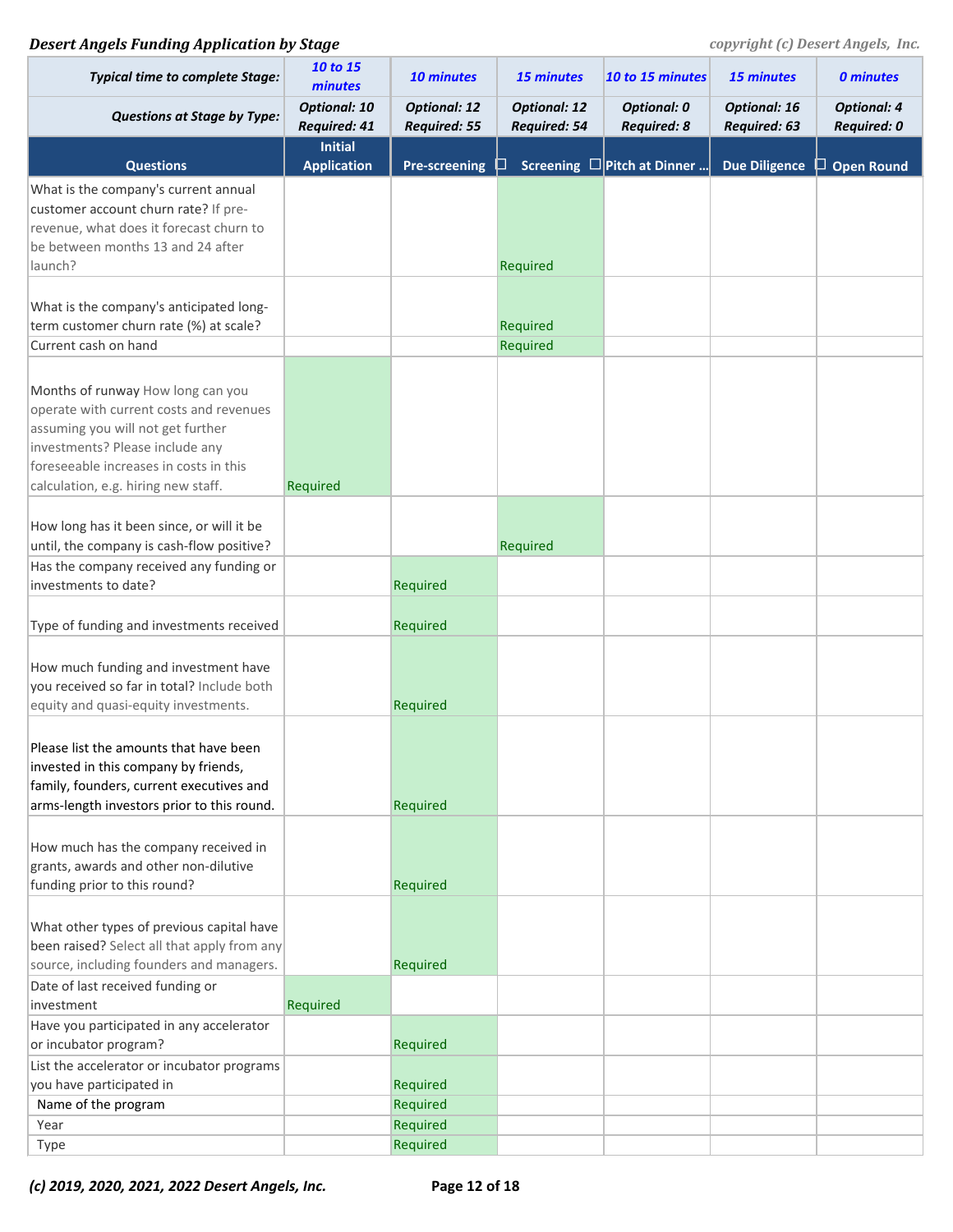## **Desert Angels Funding Application by Stage** *COPYPERSER <b>PERSON copyright (c) Desert Angels, Inc.*

| <b>Typical time to complete Stage:</b>      | 10 to 15<br>minutes                        | 10 minutes                                 | 15 minutes                          | 10 to 15 minutes                         | 15 minutes                          | <b>0 minutes</b>                  |
|---------------------------------------------|--------------------------------------------|--------------------------------------------|-------------------------------------|------------------------------------------|-------------------------------------|-----------------------------------|
| <b>Questions at Stage by Type:</b>          | <b>Optional: 10</b><br><b>Required: 41</b> | <b>Optional: 12</b><br><b>Required: 55</b> | <b>Optional: 12</b><br>Required: 54 | <b>Optional: 0</b><br><b>Required: 8</b> | <b>Optional: 16</b><br>Required: 63 | <b>Optional: 4</b><br>Required: 0 |
| <b>Questions</b>                            | <b>Initial</b><br><b>Application</b>       | <b>Pre-screening</b>                       |                                     | Screening $\square$ Pitch at Dinner      | <b>Due Diligence</b>                | $\Box$ Open Round                 |
|                                             |                                            |                                            |                                     |                                          |                                     |                                   |
| Has the company every publicly solicited    |                                            |                                            |                                     |                                          |                                     |                                   |
| investment (Reg. D 506(c) Title II or III)? | Required                                   |                                            |                                     |                                          |                                     |                                   |
|                                             |                                            |                                            |                                     |                                          |                                     |                                   |
| Has the company every solicited equity      |                                            |                                            |                                     |                                          |                                     |                                   |
| crowdfunding (Reg. CF) investment or is it  |                                            |                                            |                                     |                                          |                                     |                                   |
| planning to?                                |                                            | Required                                   |                                     |                                          |                                     |                                   |
|                                             |                                            |                                            |                                     |                                          |                                     |                                   |
|                                             |                                            |                                            |                                     |                                          |                                     |                                   |
| Please provide copies of term sheets and    |                                            |                                            |                                     |                                          |                                     |                                   |
| purchase agreements and any other side      |                                            |                                            |                                     |                                          |                                     |                                   |
| letters or agreements incorporated by       |                                            |                                            |                                     |                                          |                                     |                                   |
| reference from all previous financings.     | Optional                                   |                                            | Required                            |                                          |                                     |                                   |
| Upload agreement                            | Optional                                   |                                            | Required                            |                                          |                                     |                                   |
| Are you actively fundraising?               | Required                                   |                                            |                                     |                                          |                                     |                                   |
| Funding round name                          | Required                                   |                                            |                                     |                                          |                                     |                                   |
| Capital seeking                             | Required                                   |                                            |                                     |                                          |                                     |                                   |
| Which investor could we reach out to for    |                                            |                                            |                                     |                                          |                                     |                                   |
| a due diligence assessment about your       |                                            |                                            |                                     |                                          |                                     |                                   |
| company?                                    |                                            |                                            |                                     |                                          | Required                            |                                   |
| Name                                        |                                            |                                            |                                     |                                          | Required                            |                                   |
| Email                                       |                                            |                                            |                                     |                                          | Required                            |                                   |
| Phone Number                                |                                            |                                            |                                     |                                          | Optional                            |                                   |
|                                             |                                            |                                            |                                     |                                          |                                     |                                   |
| Has the company's board of directors        |                                            |                                            |                                     |                                          |                                     |                                   |
| approved oversubscription of this round?    |                                            |                                            |                                     |                                          | Required                            |                                   |
|                                             |                                            |                                            |                                     |                                          |                                     |                                   |
| Which customer could we potentially         |                                            |                                            |                                     |                                          |                                     |                                   |
| reach out to for a due diligence            |                                            |                                            |                                     |                                          |                                     |                                   |
| assessment about your company?              |                                            |                                            |                                     |                                          | Required                            |                                   |
| Name                                        |                                            |                                            |                                     |                                          | Optional                            |                                   |
| Email                                       |                                            |                                            |                                     |                                          | Optional                            |                                   |
| Phone Number                                |                                            |                                            |                                     |                                          | Optional                            |                                   |
| Company funding stage                       | Required                                   |                                            |                                     |                                          | Optional                            |                                   |
| What type of financing agreement is the     |                                            |                                            |                                     |                                          |                                     |                                   |
| company offering?                           | Required                                   |                                            |                                     |                                          |                                     |                                   |
|                                             |                                            |                                            |                                     |                                          |                                     |                                   |
| How much of the current funding round       |                                            |                                            |                                     |                                          |                                     |                                   |
| have you already raised?                    | Required                                   |                                            |                                     |                                          |                                     |                                   |
|                                             |                                            |                                            |                                     |                                          |                                     |                                   |
| How much do founders, current               |                                            |                                            |                                     |                                          |                                     |                                   |
| executives, friends, family and previous    |                                            |                                            |                                     |                                          |                                     |                                   |
| arms-length investors plan to invest (cash) |                                            |                                            |                                     |                                          |                                     |                                   |
| alongside investors in this round? Please   |                                            |                                            |                                     |                                          |                                     |                                   |
| provide the breakdown.                      |                                            | Required                                   |                                     |                                          |                                     |                                   |
| Minimum ticket size for investors to        |                                            |                                            |                                     |                                          |                                     |                                   |
| participate in this funding round The       |                                            |                                            |                                     |                                          |                                     |                                   |
| minimum amount that an investor has to      |                                            |                                            |                                     |                                          |                                     |                                   |
| commit to participate in the funding        |                                            |                                            |                                     |                                          |                                     |                                   |
| round.                                      | Required                                   |                                            |                                     |                                          |                                     |                                   |
| Do you have a lead investor?                | Required                                   |                                            |                                     |                                          |                                     |                                   |

*(c) 2019, 2020, 2021, 2022 Desert Angels, Inc.* **Page 13 of 18**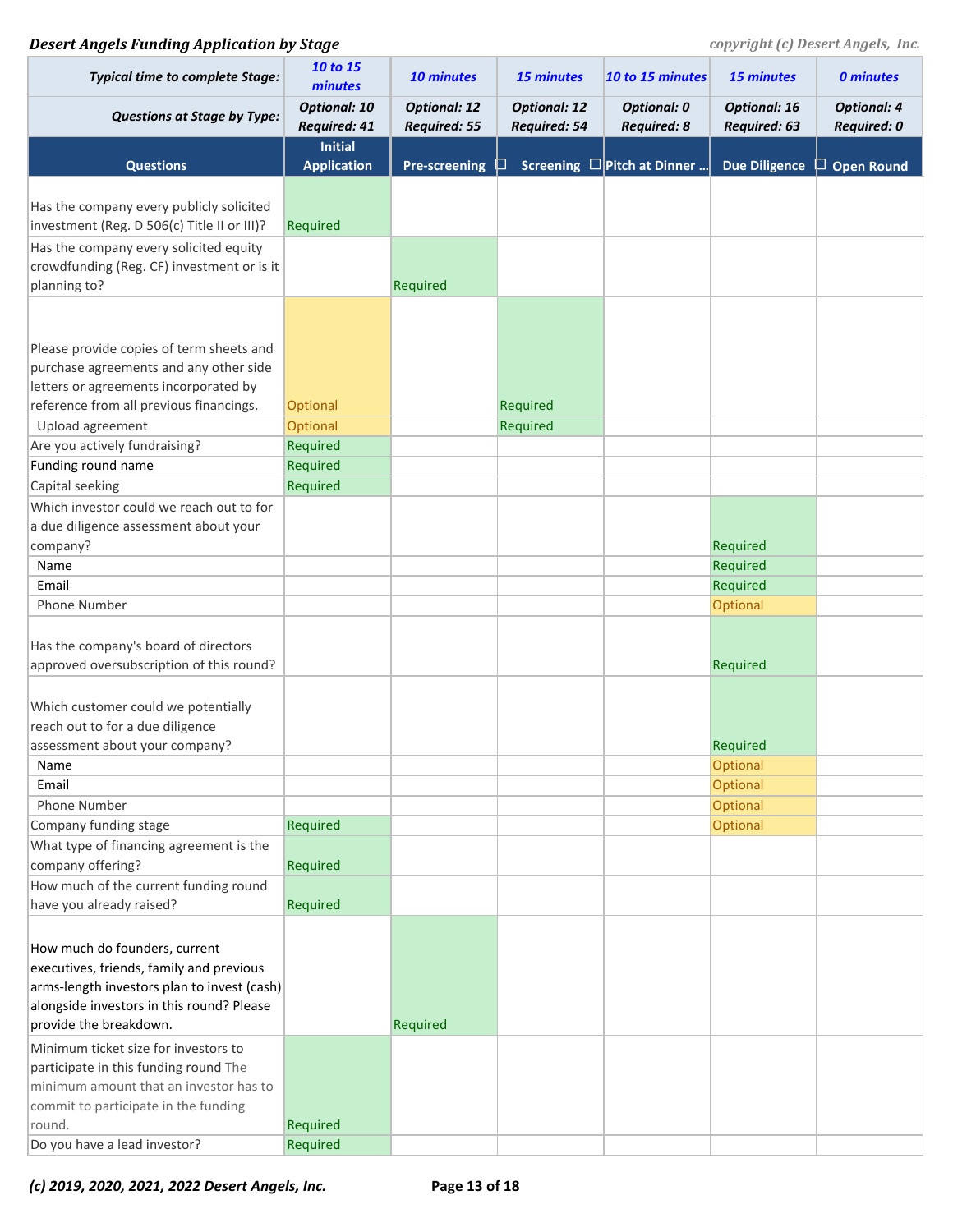| <b>Typical time to complete Stage:</b>                                                                                                                                                                                                                                                                                                                     | 10 to 15<br>minutes                  | 10 minutes                                 | <b>15 minutes</b>                   | 10 to 15 minutes                         | 15 minutes                          | <b>0 minutes</b>                  |
|------------------------------------------------------------------------------------------------------------------------------------------------------------------------------------------------------------------------------------------------------------------------------------------------------------------------------------------------------------|--------------------------------------|--------------------------------------------|-------------------------------------|------------------------------------------|-------------------------------------|-----------------------------------|
| <b>Questions at Stage by Type:</b>                                                                                                                                                                                                                                                                                                                         | <b>Optional: 10</b><br>Required: 41  | <b>Optional: 12</b><br><b>Required: 55</b> | <b>Optional: 12</b><br>Required: 54 | <b>Optional: 0</b><br><b>Required: 8</b> | <b>Optional: 16</b><br>Required: 63 | <b>Optional: 4</b><br>Required: 0 |
| <b>Questions</b>                                                                                                                                                                                                                                                                                                                                           | <b>Initial</b><br><b>Application</b> | <b>Pre-screening</b>                       | ப                                   | Screening $\square$ Pitch at Dinner      | <b>Due Diligence</b>                | <b>Open Round</b>                 |
| Lead investor name This is very important<br>for increasing attractiveness of the<br>investment case.<br>Do you have a term sheet?                                                                                                                                                                                                                         | Required                             | Required                                   |                                     |                                          |                                     |                                   |
| What pre-money valuation are you<br>expecting in the current funding round?<br>An estimate of how much your company<br>is worth prior to the investment. This is<br>not directly related to revenue gained but<br>rather to growth potential. This is of<br>course subject to negotiation.                                                                 | Required                             |                                            |                                     |                                          |                                     |                                   |
| Valuation calculation details How did you<br>calculate the valuation of your company?                                                                                                                                                                                                                                                                      |                                      |                                            | Required                            |                                          |                                     |                                   |
| Has the valuation been validated by any<br>external independent party?                                                                                                                                                                                                                                                                                     |                                      |                                            |                                     |                                          | Required                            |                                   |
| Does the company have any quantitative,<br>scored report by an independent third<br>party that predicts company's investability<br>or likelihood of commercial success?                                                                                                                                                                                    |                                      |                                            |                                     |                                          | Required                            |                                   |
| Has the company ever promised anyone a<br>finder's fee or compensation associated<br>with successful investment in this round?<br>When do you intend to close this funding<br>round?                                                                                                                                                                       | Required<br>Required                 |                                            |                                     |                                          |                                     |                                   |
| Does investing in your company offer<br>angel investment tax credits (AITCs) to<br>Arizona resident investors?                                                                                                                                                                                                                                             |                                      | Required                                   |                                     |                                          |                                     |                                   |
| If your company offers angel investment<br>tax credits (AITCs) to investors, please<br>provide the following info: state issuing<br>credits, % per dollar invested, minimum<br>qualifying investment, are the tax credits<br>refundable to non-residents, are the tax<br>credits issuable to non-residents who may<br>transfer them to in-state residents. |                                      | Required                                   |                                     |                                          |                                     |                                   |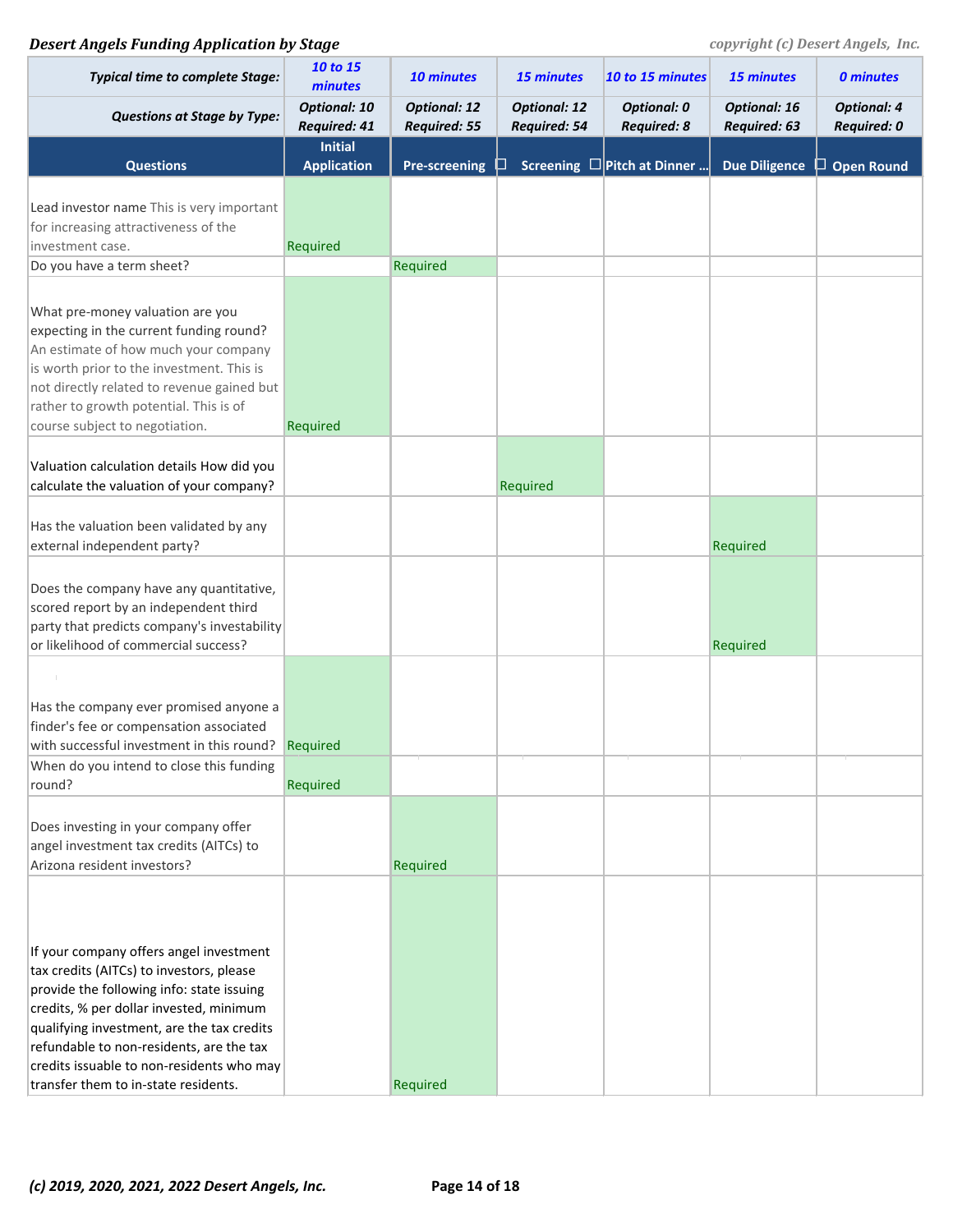| <b>Typical time to complete Stage:</b>                                                                                                                                                                               | 10 to 15<br>minutes                        | 10 minutes                                 | <b>15 minutes</b>                   | 10 to 15 minutes                         | <b>15 minutes</b>                   | <b>0 minutes</b>                         |
|----------------------------------------------------------------------------------------------------------------------------------------------------------------------------------------------------------------------|--------------------------------------------|--------------------------------------------|-------------------------------------|------------------------------------------|-------------------------------------|------------------------------------------|
| <b>Questions at Stage by Type:</b>                                                                                                                                                                                   | <b>Optional: 10</b><br><b>Required: 41</b> | <b>Optional: 12</b><br><b>Required: 55</b> | <b>Optional: 12</b><br>Required: 54 | <b>Optional: 0</b><br><b>Required: 8</b> | <b>Optional: 16</b><br>Required: 63 | <b>Optional: 4</b><br><b>Required: 0</b> |
|                                                                                                                                                                                                                      | <b>Initial</b>                             |                                            |                                     |                                          |                                     |                                          |
| <b>Questions</b>                                                                                                                                                                                                     | <b>Application</b>                         | <b>Pre-screening</b>                       |                                     | Screening $\square$ Pitch at Dinner      | <b>Due Diligence</b>                | $\Box$ Open Round                        |
| Are you currently applying for any other<br>kind of funding? Government programs,<br>grants, funding from<br>incubators/accelerators, crowdfunding                                                                   |                                            |                                            |                                     |                                          |                                     |                                          |
| etc.                                                                                                                                                                                                                 |                                            |                                            | Required                            |                                          | Optional                            |                                          |
| If yes, please provide all of the relevant                                                                                                                                                                           |                                            |                                            |                                     |                                          |                                     |                                          |
| details                                                                                                                                                                                                              |                                            |                                            | Required                            |                                          |                                     |                                          |
| What will be accomplished with the<br>investment and how it will be used?<br>Please provide breakdown.                                                                                                               |                                            | Optional                                   | Required                            |                                          |                                     |                                          |
|                                                                                                                                                                                                                      |                                            |                                            |                                     |                                          |                                     |                                          |
| Do you plan to raise money in the future?                                                                                                                                                                            |                                            |                                            | Required                            |                                          |                                     |                                          |
| How much are you planning to raise in the<br>future?                                                                                                                                                                 |                                            |                                            | Required                            |                                          |                                     |                                          |
| When are you planning to raise the next                                                                                                                                                                              |                                            |                                            |                                     |                                          |                                     |                                          |
| funding round(s)?                                                                                                                                                                                                    |                                            |                                            | Required                            |                                          |                                     |                                          |
|                                                                                                                                                                                                                      |                                            |                                            |                                     |                                          |                                     |                                          |
| Name/series of the next funding round                                                                                                                                                                                |                                            |                                            |                                     |                                          | Required                            |                                          |
| Pre-money valuation/note cap of the next                                                                                                                                                                             |                                            |                                            |                                     |                                          |                                     |                                          |
| funding round                                                                                                                                                                                                        |                                            |                                            |                                     |                                          | Required                            |                                          |
| Lead investor of the next funding round.<br>Please enter the name or organization<br>type of the lead investor.                                                                                                      |                                            |                                            |                                     |                                          | Optional                            |                                          |
|                                                                                                                                                                                                                      |                                            |                                            |                                     |                                          |                                     |                                          |
| Cap table (xlsx, csv) Please outline the cap<br>table (i.e. ownership structure) of your                                                                                                                             |                                            |                                            |                                     |                                          |                                     |                                          |
| startup in an attachment.                                                                                                                                                                                            |                                            |                                            |                                     |                                          | Required                            |                                          |
| Pro forma financial statements - Upload<br>file                                                                                                                                                                      |                                            |                                            |                                     |                                          | Required                            |                                          |
| Financial statements - upload file                                                                                                                                                                                   |                                            |                                            |                                     |                                          | Required                            |                                          |
| Financial plan - upload file                                                                                                                                                                                         |                                            |                                            |                                     |                                          | Required                            |                                          |
| Please describe your company's go-to-<br>market strategy Online/e-commerce,<br>direct or inside sales force, contracted<br>outside sales force, third party<br>distribution, joint venture/co-marketing              |                                            |                                            |                                     |                                          |                                     |                                          |
| partner?                                                                                                                                                                                                             | Optional                                   |                                            | Required                            |                                          |                                     |                                          |
| What are your next milestones and when<br>are you planning to reach them? Product<br>development, IP, customer traction, etc.<br>Please include measurable milestones and<br>approximate dates when you are planning |                                            |                                            |                                     |                                          |                                     |                                          |
| to reach them.                                                                                                                                                                                                       | Optional                                   |                                            | Required                            |                                          |                                     |                                          |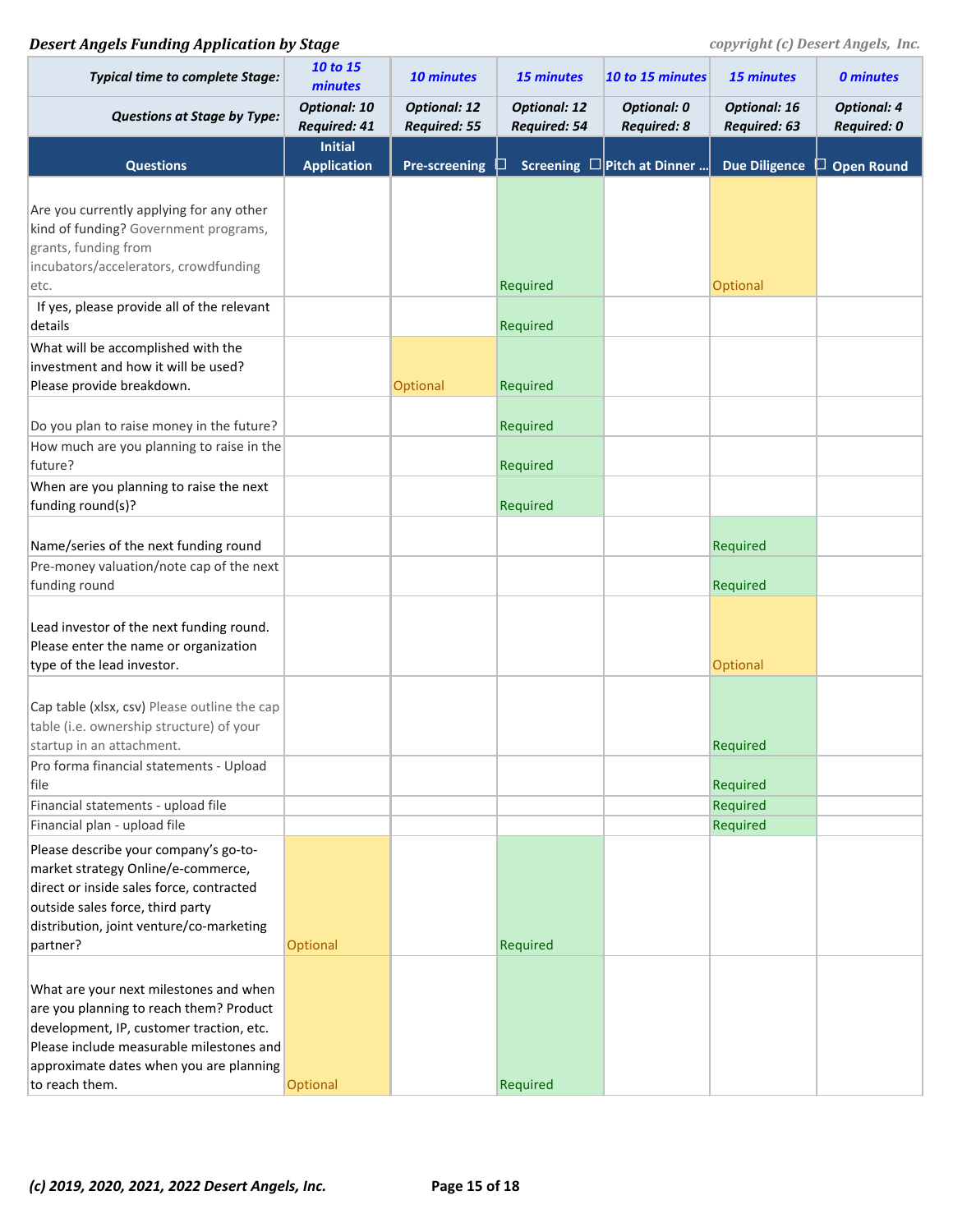| <b>Typical time to complete Stage:</b>                                                 | 10 to 15<br>minutes                  | 10 minutes                                 | 15 minutes                          | 10 to 15 minutes                         | 15 minutes                          | <b>0 minutes</b>                  |
|----------------------------------------------------------------------------------------|--------------------------------------|--------------------------------------------|-------------------------------------|------------------------------------------|-------------------------------------|-----------------------------------|
| <b>Questions at Stage by Type:</b>                                                     | <b>Optional: 10</b><br>Required: 41  | <b>Optional: 12</b><br><b>Required: 55</b> | <b>Optional: 12</b><br>Required: 54 | <b>Optional: 0</b><br><b>Required: 8</b> | <b>Optional: 16</b><br>Required: 63 | <b>Optional: 4</b><br>Required: 0 |
| <b>Questions</b>                                                                       | <b>Initial</b><br><b>Application</b> | <b>Pre-screening</b>                       | ப                                   | Screening $\square$ Pitch at Dinner      | <b>Due Diligence</b>                | $\Box$ Open Round                 |
| What milestones are you planning to                                                    |                                      |                                            |                                     |                                          |                                     |                                   |
| reach with current funding round? For                                                  |                                      |                                            |                                     |                                          |                                     |                                   |
| example: customer acquisition, breakeven                                               |                                      |                                            |                                     |                                          |                                     |                                   |
| date, growth, IP, product<br>development/production/sales. For each                    |                                      |                                            |                                     |                                          |                                     |                                   |
| milestone, please include description,                                                 |                                      |                                            |                                     |                                          |                                     |                                   |
| goal and timeline.                                                                     | Optional                             |                                            | Required                            |                                          |                                     |                                   |
|                                                                                        |                                      |                                            |                                     |                                          |                                     |                                   |
| What are your future milestones? For                                                   |                                      |                                            |                                     |                                          |                                     |                                   |
| example: customer acquisition, breakeven                                               |                                      |                                            |                                     |                                          |                                     |                                   |
| date, growth, IP, product                                                              |                                      |                                            |                                     |                                          |                                     |                                   |
| development/production/sales. For each                                                 |                                      |                                            |                                     |                                          |                                     |                                   |
| milestone, please include description,                                                 |                                      |                                            |                                     |                                          |                                     |                                   |
| goal and timeline.                                                                     | Optional                             |                                            | Required                            |                                          |                                     |                                   |
| Explain in short, what are your                                                        |                                      |                                            |                                     |                                          |                                     |                                   |
| international ambitions?                                                               |                                      |                                            |                                     |                                          | Required                            |                                   |
|                                                                                        |                                      |                                            |                                     |                                          |                                     |                                   |
| Does this company lead its marketplace                                                 |                                      |                                            |                                     |                                          |                                     |                                   |
| messaging with a key mission and public                                                |                                      |                                            |                                     |                                          |                                     |                                   |
| benefit (not necessarily a B-corp)?                                                    |                                      | Required                                   |                                     |                                          |                                     |                                   |
| What are the risks? What steps will you                                                |                                      |                                            |                                     |                                          |                                     |                                   |
| take to mitigate them?                                                                 |                                      |                                            |                                     |                                          | Required                            |                                   |
| What is the structure of the most likely<br>company exit?                              |                                      |                                            | Optional                            | Required                                 |                                     |                                   |
|                                                                                        |                                      |                                            |                                     |                                          |                                     |                                   |
| What is your exit strategy? This strategy                                              |                                      |                                            |                                     |                                          |                                     |                                   |
| ensures repayment of funding and helps                                                 |                                      |                                            |                                     |                                          |                                     |                                   |
| to clarify possible funding returns. Choose                                            |                                      |                                            |                                     |                                          |                                     |                                   |
| all that apply.                                                                        |                                      | Required                                   |                                     |                                          |                                     |                                   |
| If other, please specify                                                               |                                      | Required                                   |                                     |                                          |                                     |                                   |
| Which companies would be most likely to                                                |                                      |                                            |                                     |                                          |                                     |                                   |
| acquire you and why?                                                                   |                                      | Required                                   |                                     |                                          |                                     |                                   |
|                                                                                        |                                      |                                            |                                     |                                          |                                     |                                   |
| What is your exit timeline? Explain.                                                   |                                      | Required                                   |                                     |                                          |                                     |                                   |
| What MUST your company achieve to be                                                   |                                      |                                            |                                     |                                          |                                     |                                   |
| attractive to an acquirer? Choose all that                                             |                                      |                                            |                                     |                                          |                                     |                                   |
| apply.                                                                                 |                                      | Required                                   |                                     |                                          |                                     |                                   |
|                                                                                        |                                      |                                            |                                     |                                          |                                     |                                   |
|                                                                                        |                                      |                                            |                                     |                                          |                                     |                                   |
| What does exit history in your industry (or                                            |                                      |                                            |                                     |                                          |                                     |                                   |
| if new, a comparable industry with similar                                             |                                      |                                            |                                     |                                          |                                     |                                   |
| characteristics) suggest the median                                                    |                                      |                                            |                                     |                                          |                                     |                                   |
| enterprise value calculation at exit to be?                                            |                                      |                                            |                                     |                                          |                                     |                                   |
| Answer in the form of an equation, like a<br>multiple or other calculation of revenue, |                                      |                                            |                                     |                                          |                                     |                                   |
| sales, TAM, SAM, SOM or other definable                                                |                                      |                                            |                                     |                                          |                                     |                                   |
| metric.                                                                                |                                      | Optional                                   | Required                            |                                          |                                     |                                   |
| Has this company received any written                                                  |                                      |                                            |                                     |                                          |                                     |                                   |
| buyout offers at any time?                                                             |                                      |                                            | Required                            |                                          |                                     |                                   |

*(c) 2019, 2020, 2021, 2022 Desert Angels, Inc.* **Page 16 of 18**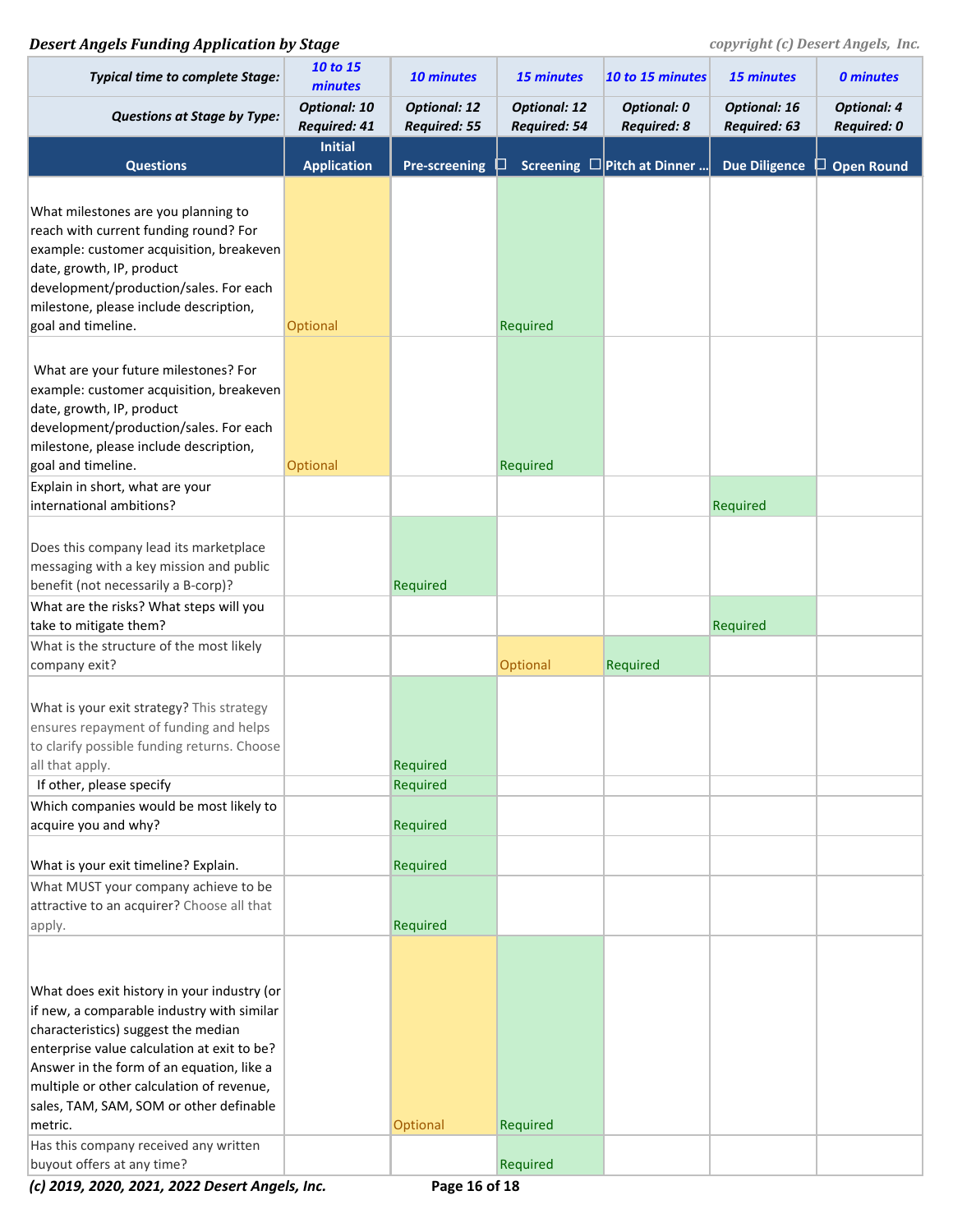## **Desert Angels Funding Application by Stage** *COPYPERSER <b>PERSON copyright (c) Desert Angels, Inc.*

| <b>Typical time to complete Stage:</b>                                                                                                                                                                                                                                                                                                                                                                                                                                                                                                                                                                                                                                                 | 10 to 15<br>minutes                  | 10 minutes                                 | 15 minutes                          | 10 to 15 minutes                         | <b>15 minutes</b>                   | <b>0 minutes</b>                         |
|----------------------------------------------------------------------------------------------------------------------------------------------------------------------------------------------------------------------------------------------------------------------------------------------------------------------------------------------------------------------------------------------------------------------------------------------------------------------------------------------------------------------------------------------------------------------------------------------------------------------------------------------------------------------------------------|--------------------------------------|--------------------------------------------|-------------------------------------|------------------------------------------|-------------------------------------|------------------------------------------|
| <b>Questions at Stage by Type:</b>                                                                                                                                                                                                                                                                                                                                                                                                                                                                                                                                                                                                                                                     | <b>Optional: 10</b><br>Required: 41  | <b>Optional: 12</b><br><b>Required: 55</b> | <b>Optional: 12</b><br>Required: 54 | <b>Optional: 0</b><br><b>Required: 8</b> | <b>Optional: 16</b><br>Required: 63 | <b>Optional: 4</b><br><b>Required: 0</b> |
| <b>Questions</b>                                                                                                                                                                                                                                                                                                                                                                                                                                                                                                                                                                                                                                                                       | <b>Initial</b><br><b>Application</b> | <b>Pre-screening</b>                       |                                     | Screening <b>D</b> Pitch at Dinner       | <b>Due Diligence</b>                | $\Box$ Open Round                        |
|                                                                                                                                                                                                                                                                                                                                                                                                                                                                                                                                                                                                                                                                                        |                                      |                                            |                                     |                                          |                                     |                                          |
| Is the company now engaged with any<br>investment bank, broker or other<br>consultant to find a potential exit?                                                                                                                                                                                                                                                                                                                                                                                                                                                                                                                                                                        |                                      | Required                                   |                                     |                                          |                                     |                                          |
| Does Desert Angels have permission to<br>contact and interview your M&A<br>consultant, who has been authorized to<br>speak with us?                                                                                                                                                                                                                                                                                                                                                                                                                                                                                                                                                    |                                      |                                            |                                     |                                          | Required                            |                                          |
| Please provide outside M&A consulting<br>contact information, including firm name,<br>contact name, main phone, cell phone<br>and email.                                                                                                                                                                                                                                                                                                                                                                                                                                                                                                                                               |                                      |                                            |                                     |                                          | Required                            |                                          |
| Does the company rely on any key<br>suppliers or producers that contribute to<br>its offerings or on contractors or<br>consultants in lieu of employment the loss<br>of which would significantly impact its<br>ability to meet customer deadlines or<br>scale sales volume or reply on the regular<br>flow and availability of any commodities<br>or specialized lines of components or<br>other inputs in its production process<br>which could be subject to shortages,<br>delays or obsolescence within its<br>company lifecycle prior to exit?<br>How do you see the investors' role into<br>your company?<br>What's the investor going to get from<br>investing in your company? |                                      |                                            |                                     |                                          | Required<br>Required<br>Required    |                                          |
| How active do you expect the investor to                                                                                                                                                                                                                                                                                                                                                                                                                                                                                                                                                                                                                                               |                                      |                                            |                                     |                                          |                                     |                                          |
| be?<br>What type of investor do you need?<br>Someone who has expertise in your field<br>and give you advices, someone who is<br>passive or someone who looks for a<br>partnership?                                                                                                                                                                                                                                                                                                                                                                                                                                                                                                     |                                      |                                            |                                     |                                          | Required<br>Required                |                                          |
| Pitch deck (PDF) Slides or presentation<br>that summarizes your company. PDF file is<br>required. Other file types are not allowed. Required<br>One-pager File size limit 25 MB<br>Term sheet                                                                                                                                                                                                                                                                                                                                                                                                                                                                                          | Required                             | Optional                                   |                                     |                                          |                                     |                                          |
| Lean canvas                                                                                                                                                                                                                                                                                                                                                                                                                                                                                                                                                                                                                                                                            |                                      |                                            |                                     |                                          | Optional                            |                                          |